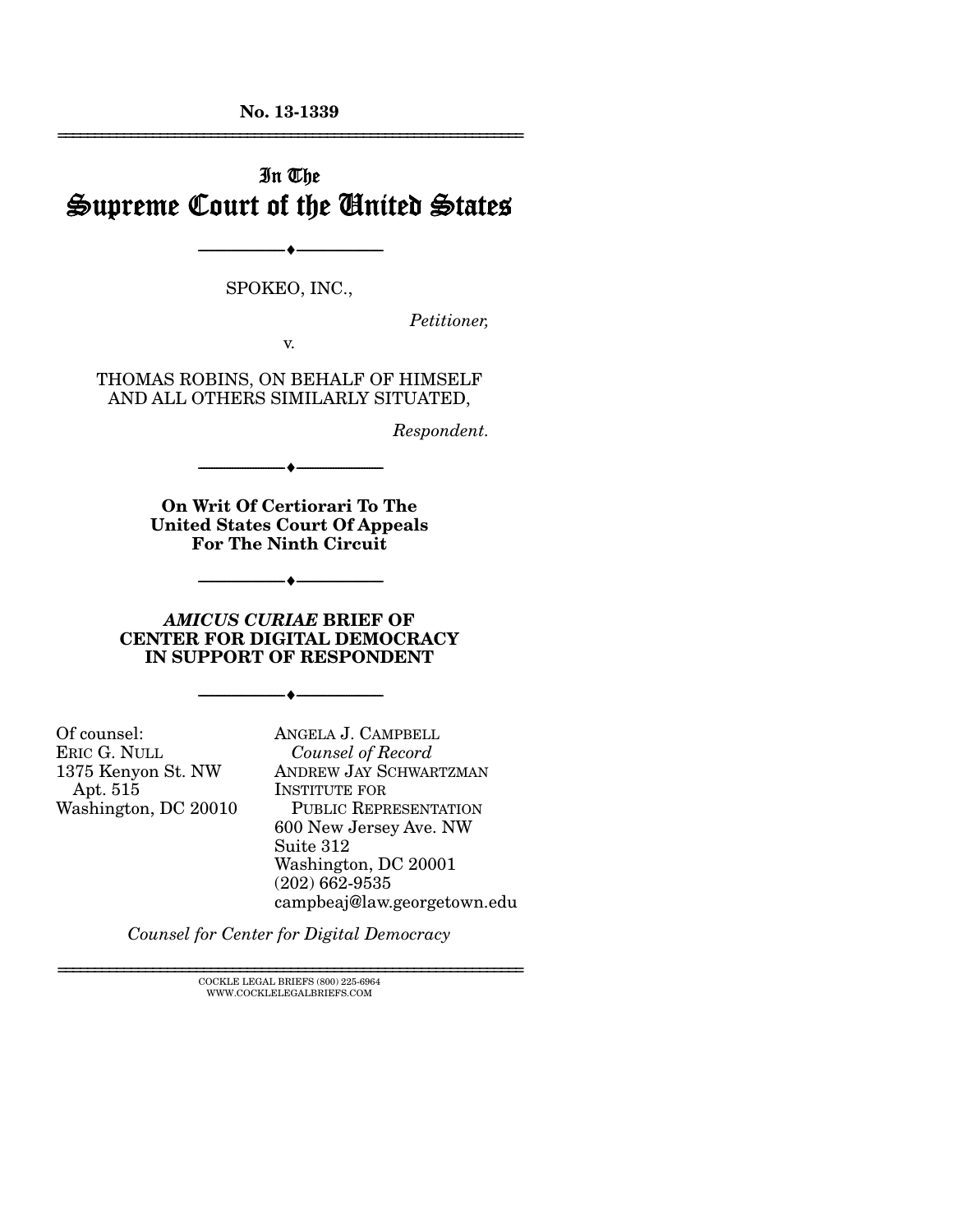# TABLE OF CONTENTS

| AMICUS CURIAE BRIEF OF CENTER FOR                                                                                                            | 1              |
|----------------------------------------------------------------------------------------------------------------------------------------------|----------------|
| INTEREST OF AMICUS CURIAE                                                                                                                    | 1              |
| SUMMARY OF ARGUMENT                                                                                                                          | $\overline{2}$ |
|                                                                                                                                              | 3              |
| DATA BROKERS HARM INDIVIDUALS<br>I.<br>WHEN THEY COLLECT AND SELL IN-                                                                        | 3              |
| A. Brokers collect an unprecedented<br>amount of data, which can be inaccu-                                                                  | 5              |
| 1. Brokers fill massive databases<br>with sensitive and personal data                                                                        | 5              |
| 2. Brokers collect and pool data from<br>a variety of sources, including oth-<br>er data brokers, which likely con-<br>tains inaccurate data | 8              |
| Individuals generally cannot correct<br>3.<br>errors in data held by brokers                                                                 | 14             |
| Brokers use compiled data to profile in-<br>В.<br>dividuals algorithmically and sell those<br>profiles for a variety of purposes             | 16             |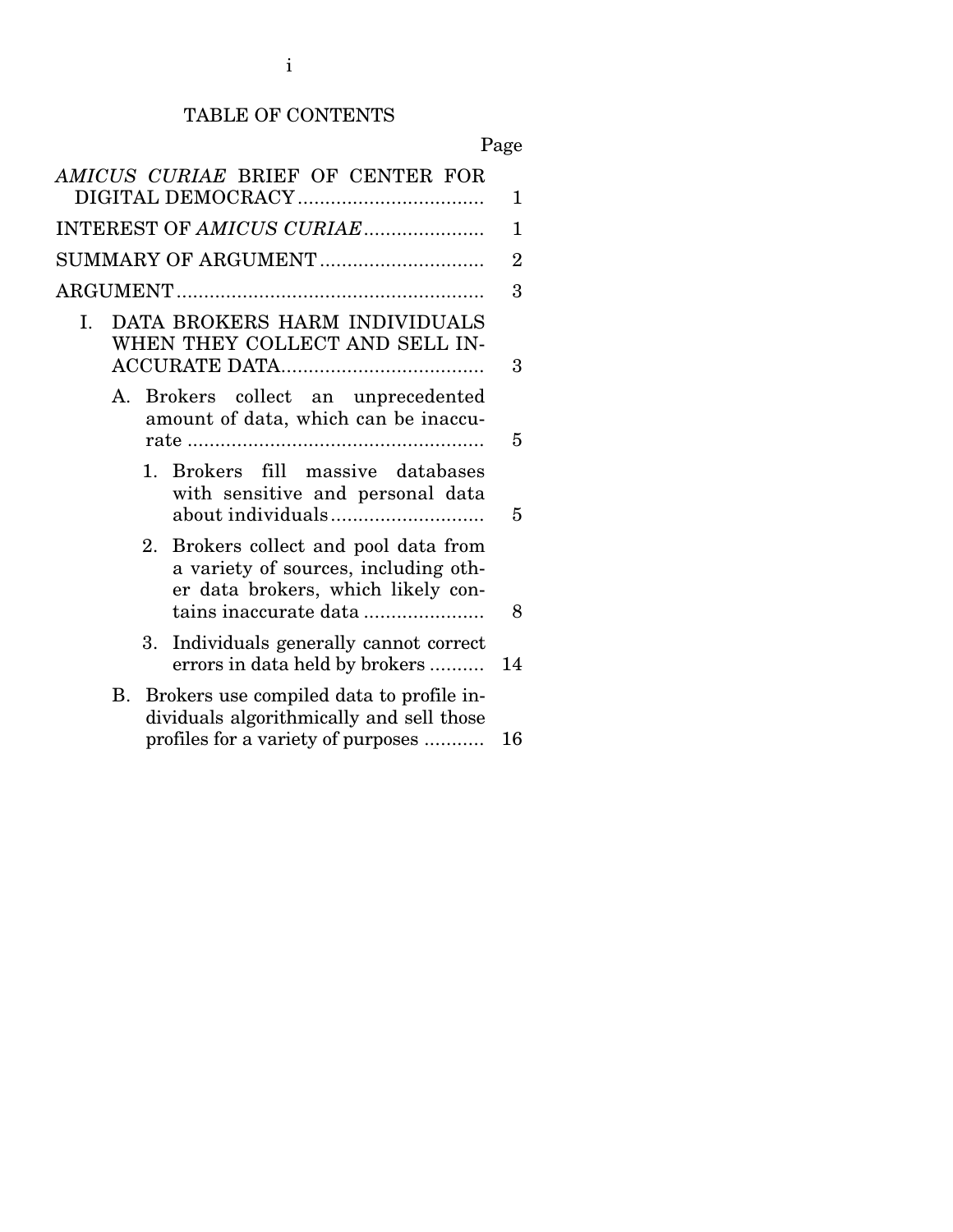# TABLE OF CONTENTS – Continued

Page

| 1. Brokers compile data about indi-<br>viduals into detailed profiles and<br>place those individuals into "seg-<br>ments" based on those profiles | 16 |
|---------------------------------------------------------------------------------------------------------------------------------------------------|----|
| 2. Brokers sell profiles, including seg-<br>ments, for numerous purposes                                                                          | 18 |
| C. Individuals experience real harm<br>when decisions are made about them<br>based on inaccurate information                                      | 20 |
| 1. Employers use profiles, algorithms,<br>and online sources to make hiring<br>decisions, which can be based on<br>inaccurate information and can |    |
| 2. Individuals experience harm by<br>being targeted with ads based on<br>race or similarly sensitive charac-                                      |    |
|                                                                                                                                                   | 26 |

ii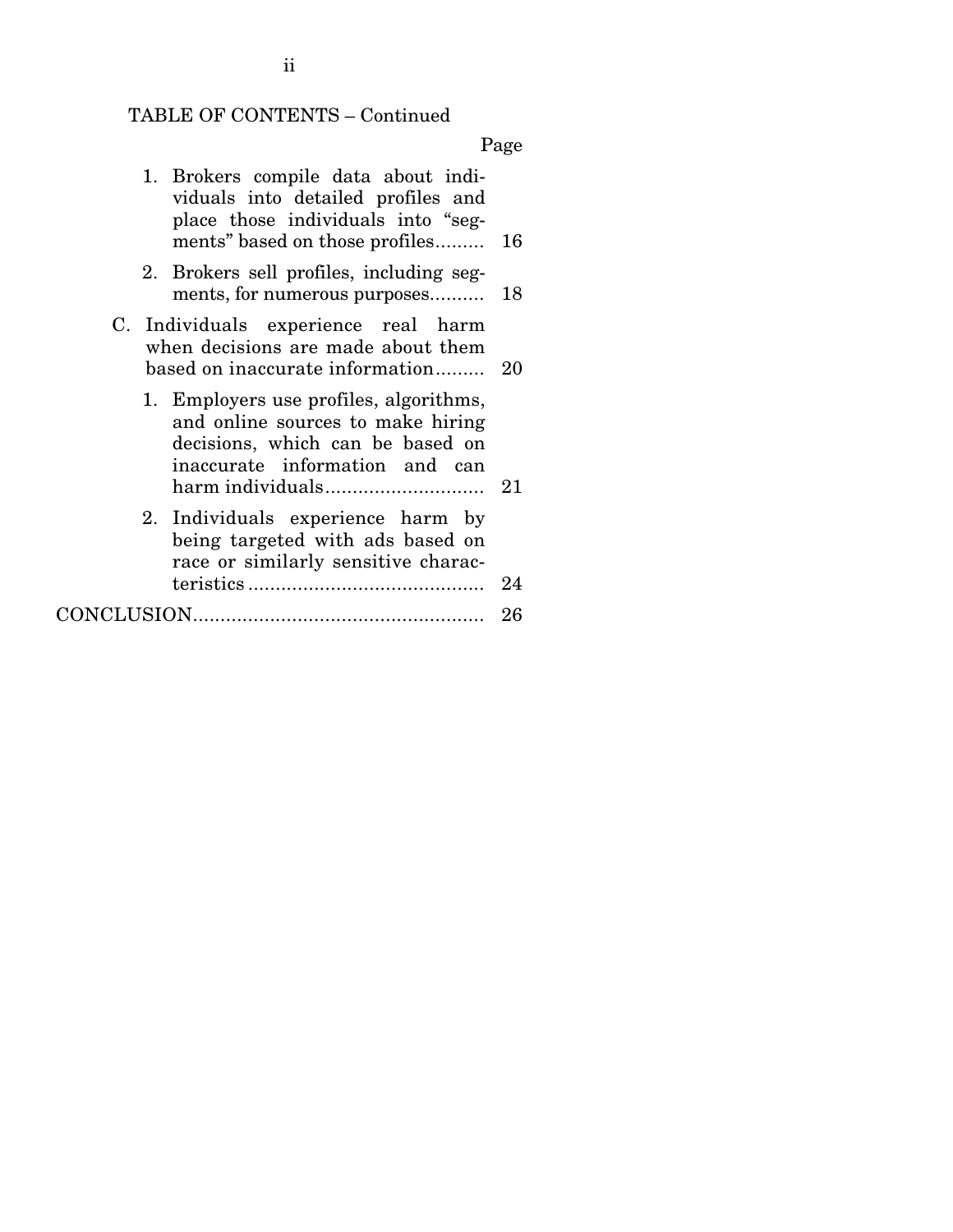iii

## TABLE OF AUTHORITIES

Page

## OTHER AUTHORITIES

| A Review of the Data Broker Industry, Senate<br>Commerce Committee at 14 (Dec. 18, 2013),<br>http://www.commerce.senate.gov/public/?a=<br>Files.Serve&File id=0d2b3642-6221-4888-a631-<br>08f2f255b577 ("Senate Report") 5, 6, 8, 14, 17 |
|------------------------------------------------------------------------------------------------------------------------------------------------------------------------------------------------------------------------------------------|
| Alex Rosenblat et al., Networked Employment<br>Discrimination, Data & Society Research<br>Inst., http://www.datasociety.net/pubs/fow/<br>EmploymentDiscrimination.pdf23                                                                  |
| Alexander Reicher, The Background of Our<br>Being: Internet Background Checks in the<br>Hiring Process, 28 Berkeley Tech. L.J. 115,                                                                                                      |
| Allison Schiff, A Marketer's Guide to Cross-<br>Device Identity, AdExchanger (Apr. 9, 2015),<br>http://adexchanger.com/data-exchanges/a-<br>marketers-guide-to-cross-device-identity10                                                   |
| Ashwini Rao, et al., What Do They Know About<br>Me?, 2014 Harvard ASE Conference,<br>http://www.ase360.org/bitstream/handle/1234                                                                                                         |
| Big Data: Seizing Opportunities, Preserving<br>Values, White House at 46 (May 2014),<br>https://www.whitehouse.gov/sites/default/files/<br>docs/big_data_privacy_report_may_1_2014.p                                                     |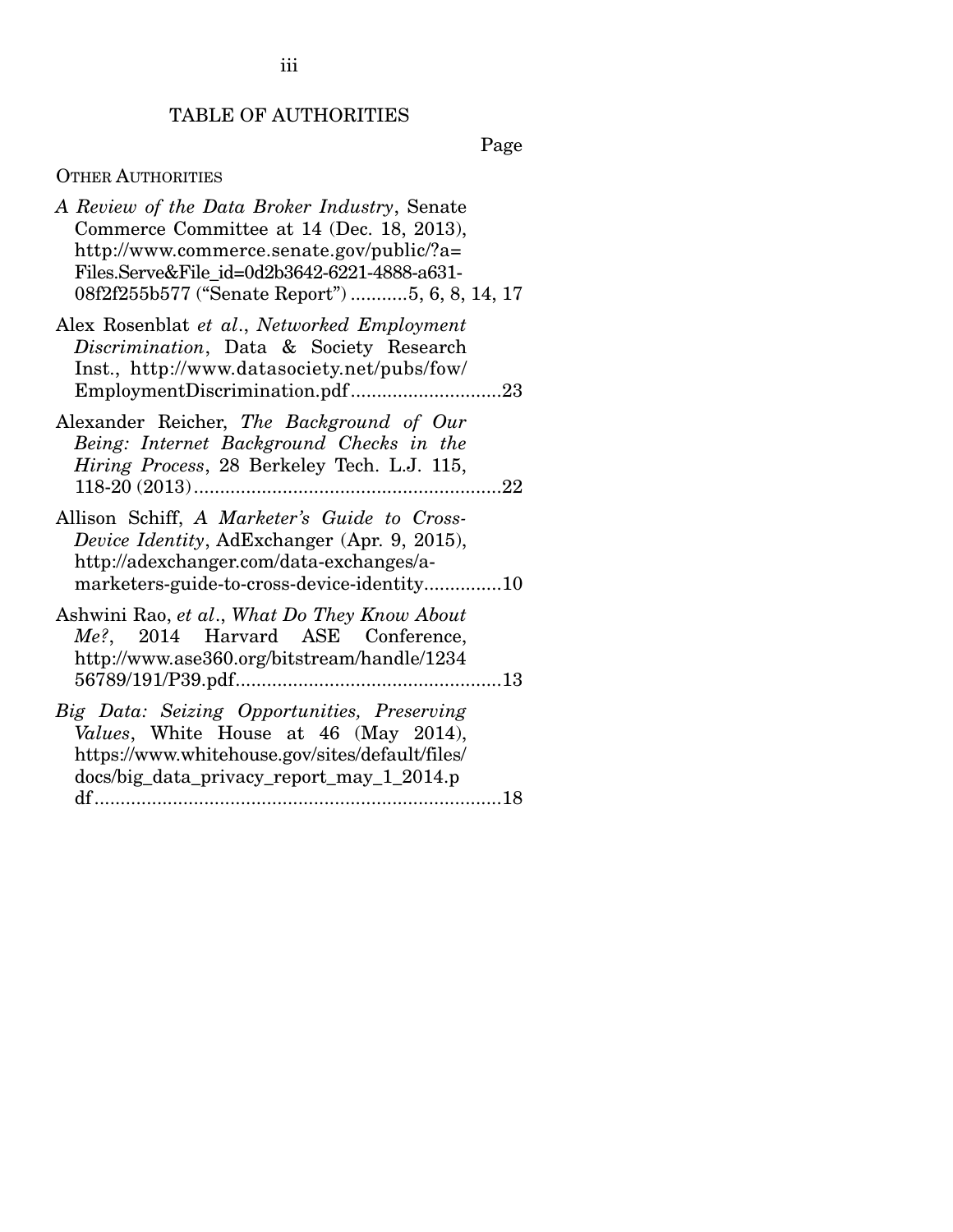## TABLE OF AUTHORITIES – Continued

| Complaint, United States v. Spokeo, Inc., No.<br>$CV12-05001-MMM-SH$ (C.D. Cal. June 7,<br>2012), https://www.ftc.gov/sites/default/files/<br>documents/cases/2012/06/120612spokeocmpt.                                                                                                          |
|--------------------------------------------------------------------------------------------------------------------------------------------------------------------------------------------------------------------------------------------------------------------------------------------------|
| Daniel Solove, <i>Introduction: Privacy Self-</i><br>Management and the Consent Dilemma, 126<br>Harv. L.Rev. 1880, 1902 (2013) 11, 16                                                                                                                                                            |
| Data Brokers: A Call for Transparency and<br>Accountability, Federal Trade Commission at i<br>(May 2014), https://www.ftc.gov/system/files/<br>documents/reports/data-brokers-call-transparency-<br>accountability-report-federal-trade-commission-<br>may-2014/140527databrokerreport.pdf ("FTC |
| Data Provider PeekYou Leverages SpatialKey to<br>Maximize Sales and Help Clients Better Un-<br>derstand their Customers' Social Media Ac-<br><i>tivity</i> , SpatialKey, https://www.spatialkey.com/<br>assets/pdf/Market_Intelligence/SpatialKey_                                               |
| Ed Mierzwinski & Jeff Chester, Selling Con-<br>sumers Not Lists: The New World of Digital<br>Decision-Making and the Role of the Fair<br>Credit Reporting Act, 46 Suffolk L.Rev. 845,<br>$\ldots$ 24                                                                                             |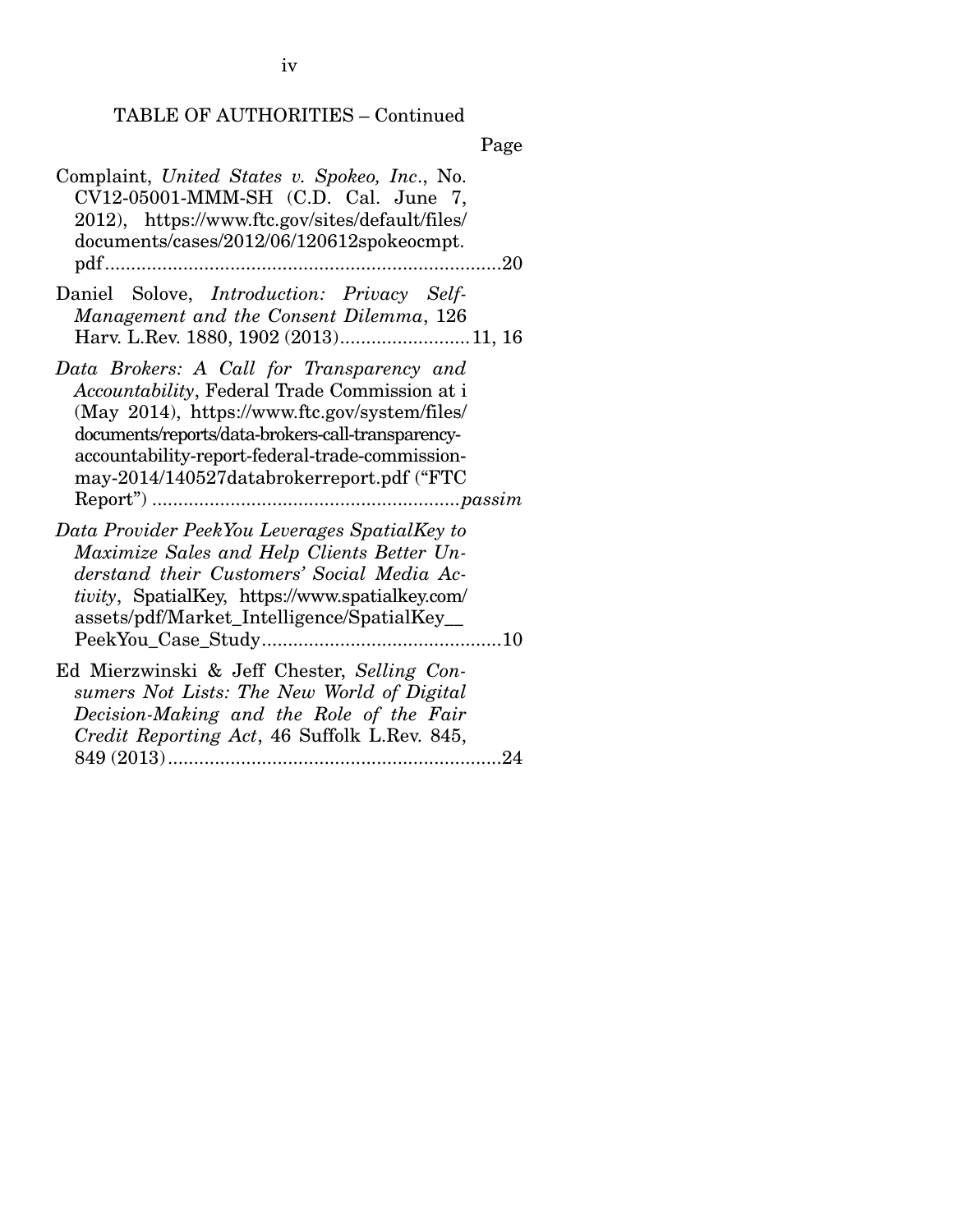# TABLE OF AUTHORITIES – Continued

| Elizabeth Dwoskin, How Social Bias Creeps<br>Into Web Technology, Wall St. J. (Aug. 21, 2015),<br>http://www.wsj.com/article_email/computers-<br>are-showing-their-biases-and-tech-firms-are-<br>concerned-1440102894-lMyQjAxMTI1NzI3Nj |
|-----------------------------------------------------------------------------------------------------------------------------------------------------------------------------------------------------------------------------------------|
| Erin Haselkorn, The Biggest Data Quality<br>Challenges, Experian (June 10, 2014), http://<br>www.experian.com/blogs/marketing-forward/<br>2014/06/10/the-biggest-data-quality-challenges12                                              |
| Gary Anthes, Data Brokers Are Watching You,<br>58 Comms. of the ACM 28 (Jan. 2015), http://<br>cacm.acm.org/magazines/2015/1/181629-data-<br>brokers-are-watching-you/fulltext14                                                        |
| Getting to Know You, Economist (Sept. 13, 2014),<br>http://www.economist.com/news/special-report/<br>21615871-everything-people-do-online-avidly-                                                                                       |
| Harlan Yu, Data Brokers Target the "Urban<br>Scramble," EqualFuture (May 28, 2014), https://<br>www.equalfuture.us/2014/05/28/data-brokers-                                                                                             |
| IXI Digital Targeting Options, IXI Digital,<br>https://www.ixicorp.com/ixi-digital/ixi-digital-                                                                                                                                         |
| Jeanne Sahadi, Background Checks: What<br>Employers Can Find Out About You, CNN<br>Money (Jan. 5, 2015), http://money.cnn.com/                                                                                                          |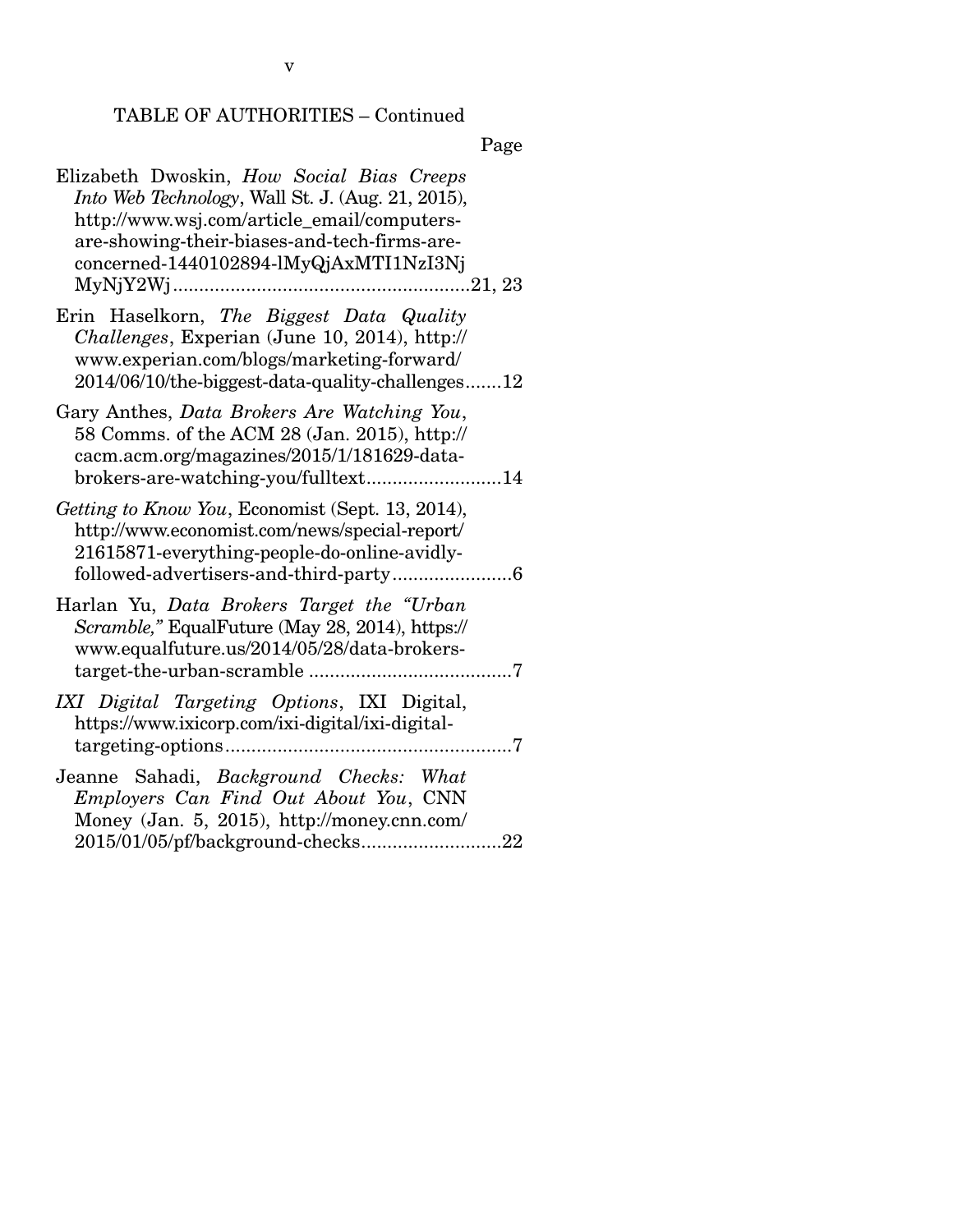vi

# TABLE OF AUTHORITIES – Continued

| Jonathan Mayer & John Mitchell, Third-Party<br>Web Tracking: Policy and Technology, 2012<br>IEEE Symposium on Security and Privacy<br>413, 416, http://ieeexplore.ieee.org/stamp/stamp.     |
|---------------------------------------------------------------------------------------------------------------------------------------------------------------------------------------------|
| Julia Angwin, The Web's New Gold Mine: Your<br>Secrets, Wall St. J. (July 30, 2010), http://<br>www.wsj.com/articles/SB1000142405274870                                                     |
| Katherine Barrett & Richard Greene, The<br>Causes, Costs and Consequences of Bad Gov-<br>ernment Data, Governing (June 24, 2015), http://<br>www.governing.com/topics/mgmt/gov-bad-data.    |
| Katherine Noyes, Will Big Data Help End<br>Discrimination - or Make It Worse?, Fortune<br>(Jan. 15, 2015), http://fortune.com/2015/01/15/<br>will-big-data-help-end-discrimination-or-make- |
| Latanya Sweeney, Discrimination in Online Ad<br>Delivery, Data Priv. Lab (Jan. 28, 2013),<br>http://dataprivacylab.org/projects/onlineads/<br>1071-1.pdf                                    |
| Lea Shepard, Seeking Solutions to Financial<br>History Discrimination, 46 Conn. L. Rev. 993,                                                                                                |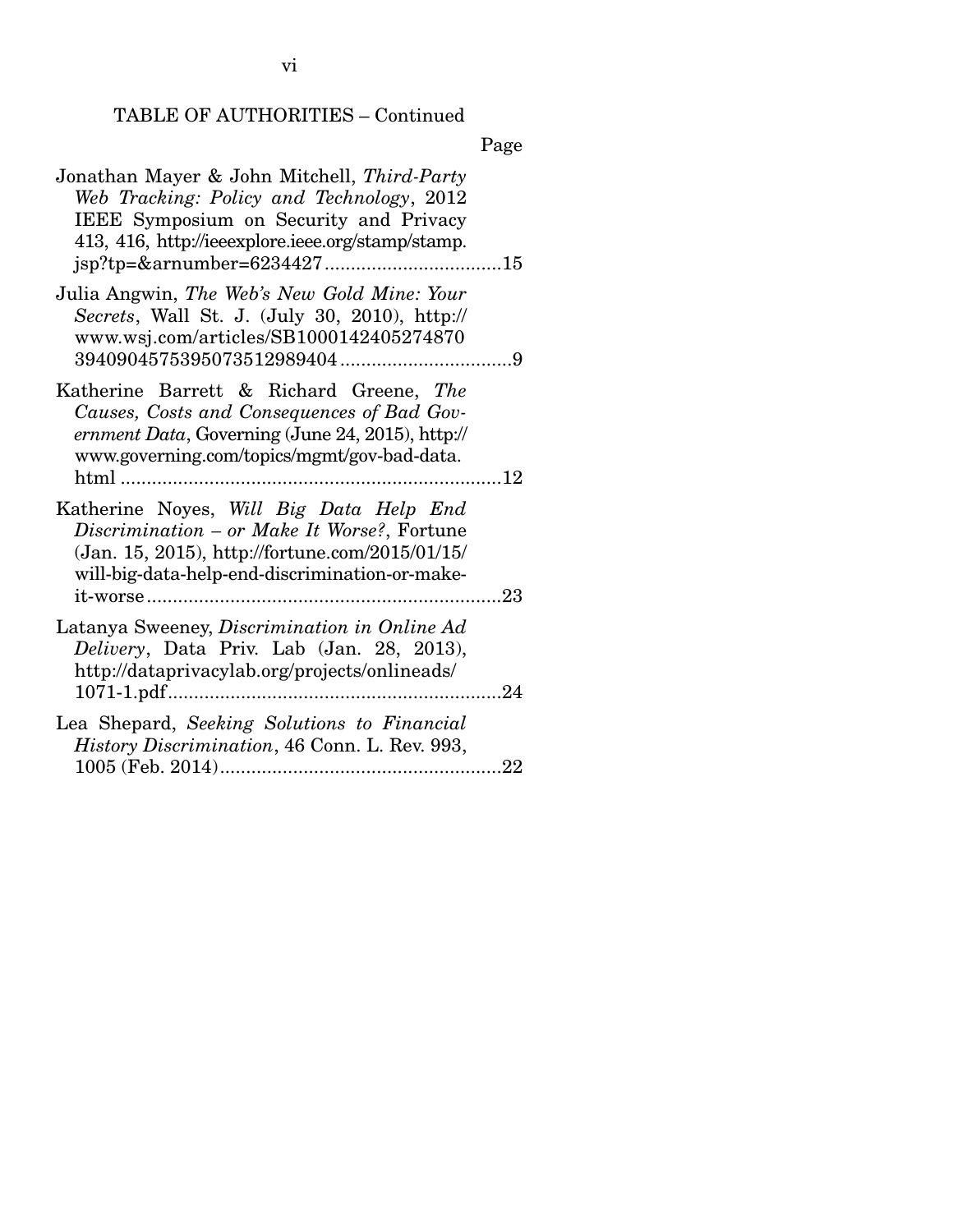vii

## TABLE OF AUTHORITIES – Continued

|      | Page |
|------|------|
| ---- |      |

| Leigh Buchanan, Unemployment Is Up. Why Is<br>It So Hard to Find the Right Hires?, Inc.<br>(June 1, 2012), http://www.inc.com/leigh-<br>buchanan/hiring-recruiting-unemployment-                                                                                                                                          |
|---------------------------------------------------------------------------------------------------------------------------------------------------------------------------------------------------------------------------------------------------------------------------------------------------------------------------|
| Lindsay Riddell, Spokeo: What Do They Know<br>About You?, S.F. Bus. Times (Jan. 13, 2011),<br>http://www.bizjournals.com/sanfrancisco/blog<br>/2011/01/remove-yourself-from-spokeo.html13                                                                                                                                 |
| Lois Beckett, Everything We Know About What<br>Data Brokers Know About You, ProPublica<br>(June 13, 2014), https://www.propublica.org/<br>article/everything-we-know-about-what-data-                                                                                                                                     |
| Maureen Mahoney, <i>Errors and Gotchas</i> , Con-<br>sumers Union (Apr. 9, 2014), $http://$<br>consumersunion.org/wp-content/uploads/2014/<br>04/Errors-and-Gotchas-report.pdf13                                                                                                                                          |
| Merkle Data Management Cloud, Merkle, http://<br>www.merkleinc.com/what-we-do/marketing-<br>technology/merkle-data-management-cloud7                                                                                                                                                                                      |
| Nathan Newman, Comments, How Big Data<br>Enables Economic Harm to Consumers, Es-<br>pecially to Low-Income and Other Vulnerable<br>Sectors of the Population, FTC Workshop,<br>Big Data: A Tool for Inclusion or Exclusion?,<br>https://www.ftc.gov/system/files/documents/<br>public_comments/2014/08/00015-92370.pdf 25 |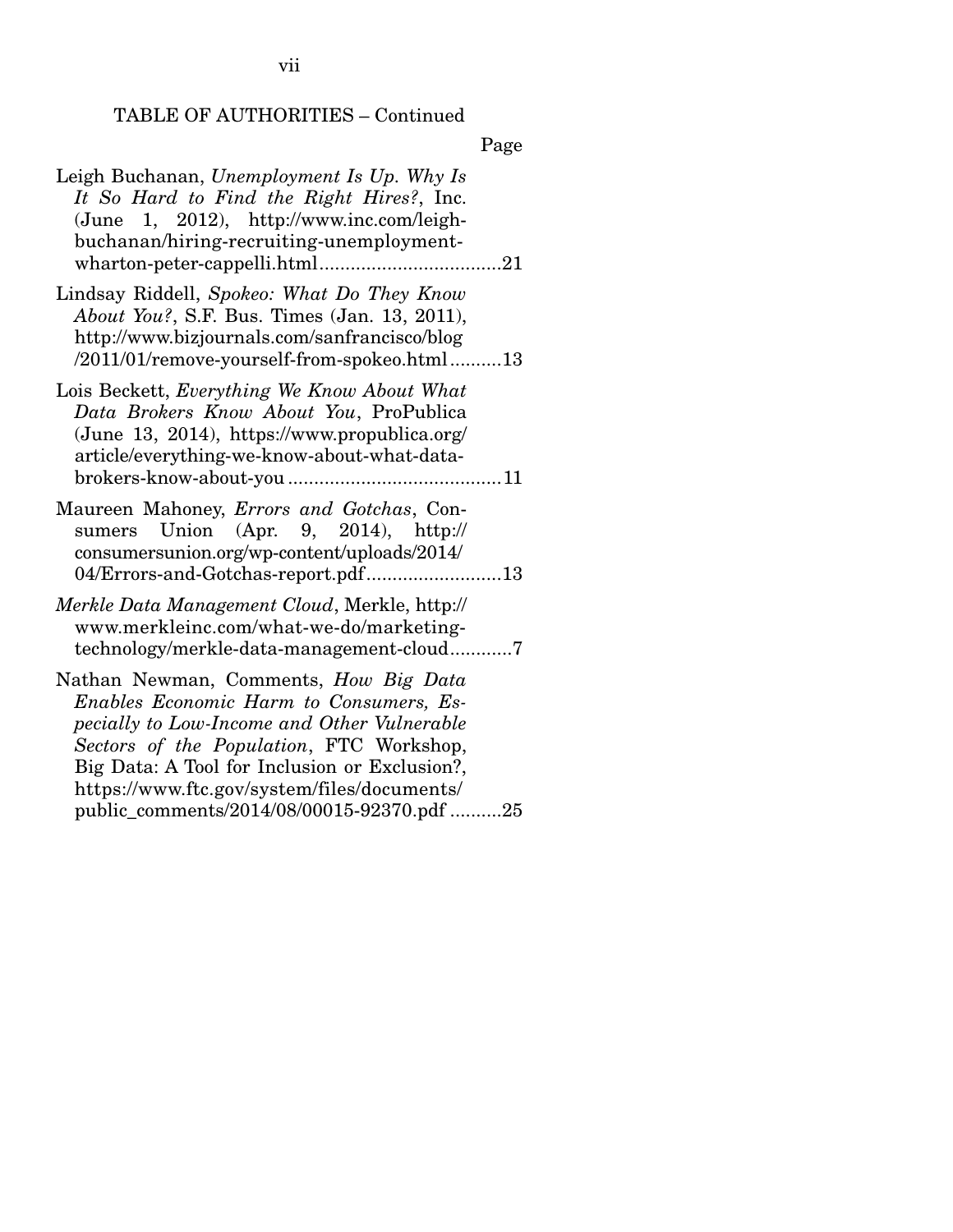viii

# TABLE OF AUTHORITIES – Continued

|                                                                                                                                                                                                                                                                                                                         | Page |
|-------------------------------------------------------------------------------------------------------------------------------------------------------------------------------------------------------------------------------------------------------------------------------------------------------------------------|------|
| <i>Neustar CRM Onboarding</i> , Neustar, https://www.<br>neustar.biz/resources/product-literature/crm-                                                                                                                                                                                                                  |      |
| New Experian Data Quality Research Shows<br>Inaccurate Data Preventing Desired Custom-<br>er Insight, PR NewsWire (Jan. 28, 2015),<br>http://www.prnewswire.com/news-releases/new-<br>experian-data-quality-research-shows-inaccurate-<br>data-preventing-desired-customer-insight-3000                                 |      |
| Policy on Passive Electronic Data Collection,<br>Oregon Dept. of Transportation (Mar. 12, 2015),<br>http://www.oregon.gov/ODOT/TD/TP/Plans/                                                                                                                                                                             |      |
| Private For-Profit Colleges and Online Lead<br>Generation: Private Universities Use Digital<br>Marketing to Target Prospects, Including<br>Veterans, via the Internet, Center for Digital<br>Democracy (May 2015), https://www.<br>democraticmedia.org/article/private-profit-<br>colleges-and-online-lead-generation17 |      |
| Raúl Arce-Contreras, A Word of Caution on<br><i>Payday Loans, Center for Am. Progress (Apr.</i><br>7, 2009), https://www.americanprogress.org/<br>issues/regulation/news/2009/04/07/5850/a-word-                                                                                                                        |      |
| Real-Time Media Buying: Advertise Online in a<br>Smarter and More Efficient Way, Exact<br>Drive, http://www.exactdrive.com/real-time-                                                                                                                                                                                   |      |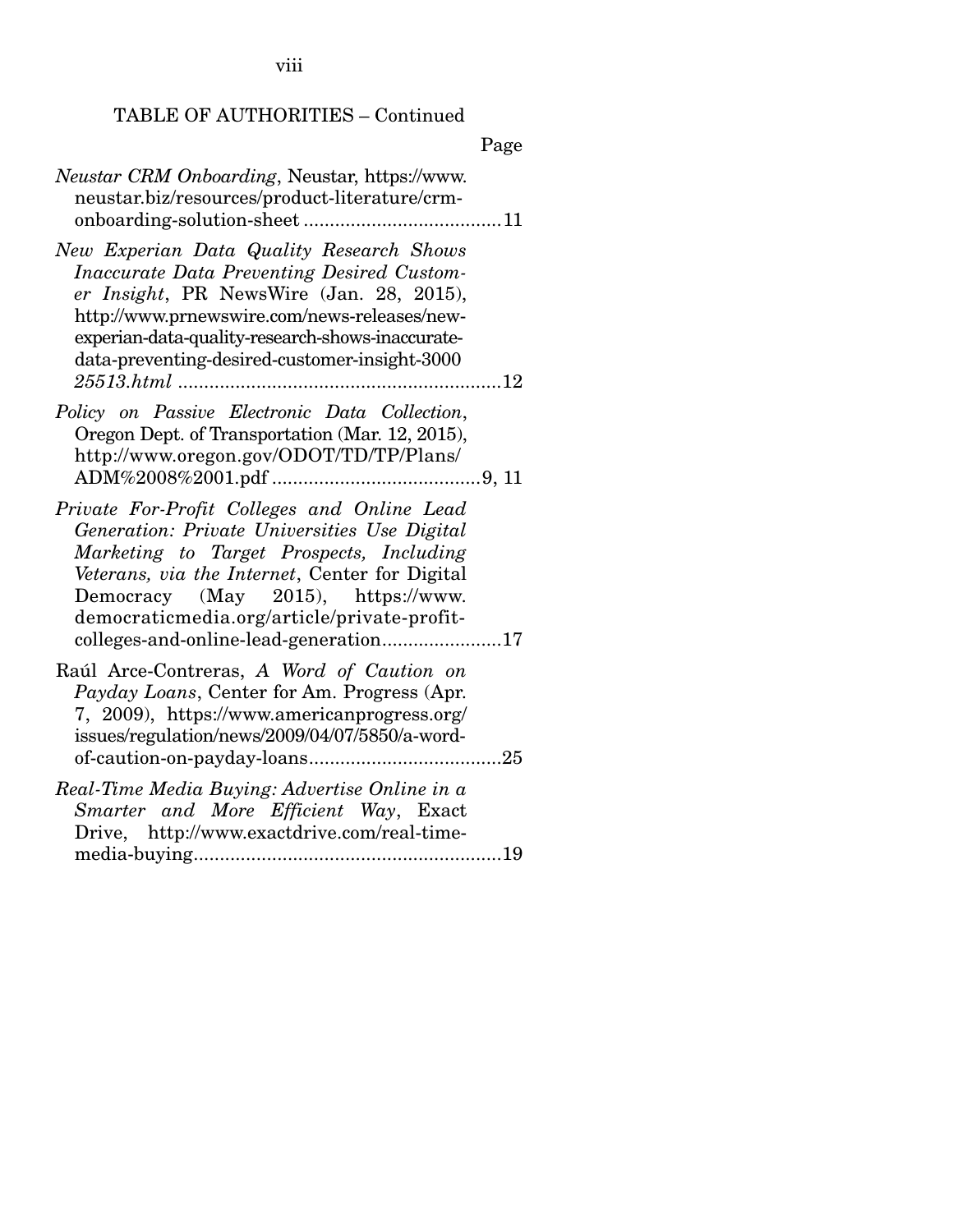ix

## TABLE OF AUTHORITIES – Continued

| Senate Report, App'x II & III, http://www.<br>commerce.senate.gov/public/?a=Files.Serve&<br>File id=0cecef67-8e18-4bcb-b867-2a8e13d552f77                                                |
|------------------------------------------------------------------------------------------------------------------------------------------------------------------------------------------|
| Simon Board & Jay Lu, Competitive Information<br>Disclosure in Search Markets, at 2 n.1 (Aug.<br>15, 2015), http://www.econ.ucla.edu/sboard/papers/                                      |
| Steve Kroft, The Data Brokers: Selling Your<br>Personal Information, "60 Minutes," CBS<br>News (Mar. 9, 2014), http://www.cbsnews.com/<br>news/the-data-brokers-selling-your-personal-   |
| Steven Jacobs, Report: More Than Half of Mobile<br>Location Data Is Inaccurate, StreetFight<br>(May 14, 2015), http://streetfightmag.com/<br>2015/05/14/report-more-than-half-of-mobile- |
| Tracking the Trackers: What Are Cookies?, Guard-<br>ian (Apr. 23, 2012), http://www.theguardian.<br>com/technology/2012/apr/23/cookies-and-web-                                          |
| Where Do You Get Your Information From,<br>Whitepages (Oct. 22, 2014), https://support.<br>whitepages.com/hc/en-us/articles/203263894-<br>Where-do-you-get-your-information-from15       |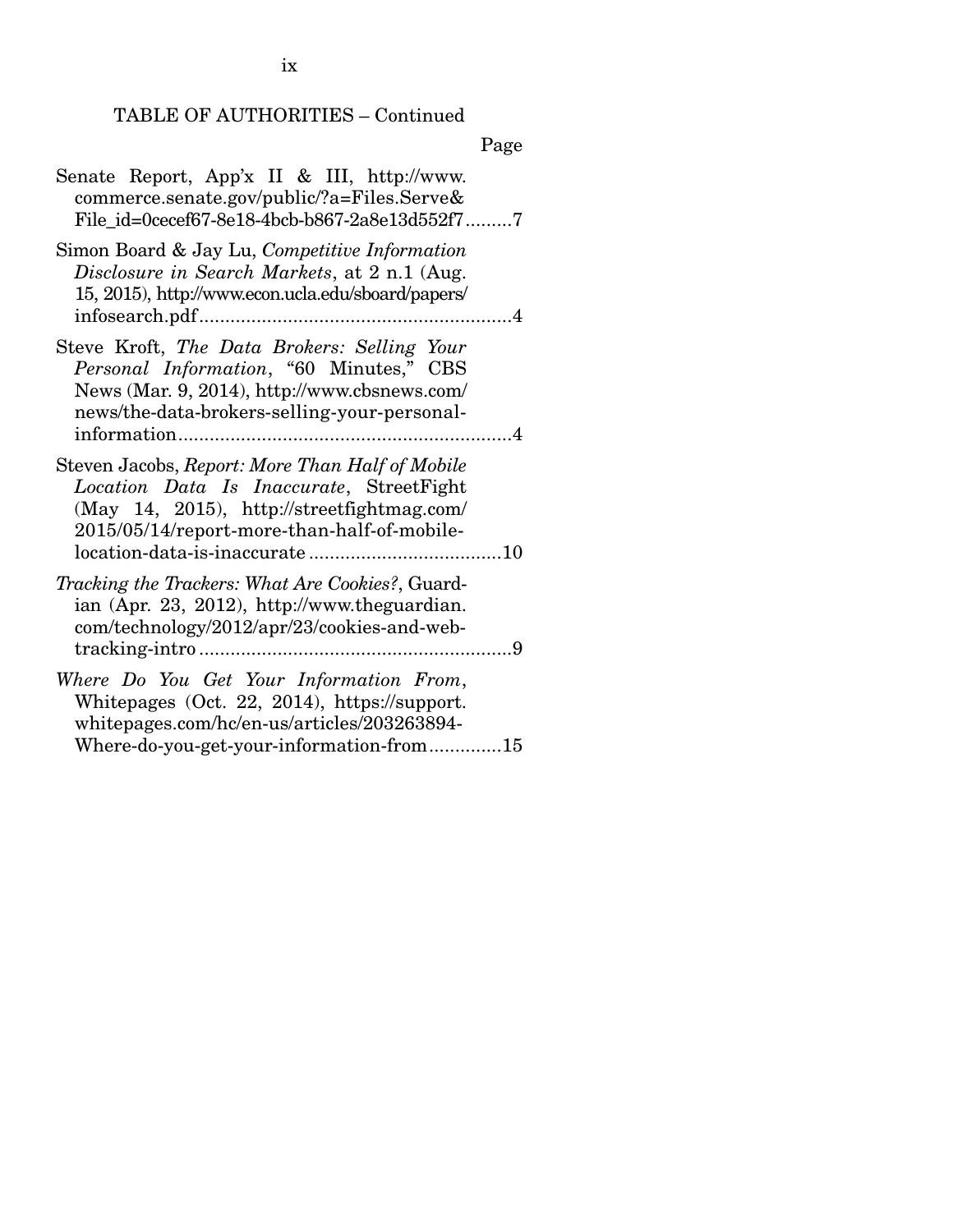## *AMICUS CURIAE* **BRIEF OF CENTER FOR DIGITAL DEMOCRACY INTEREST OF** *AMICUS CURIAE*<sup>1</sup>

 With the consent of all parties, *amicus curiae* Center for Digital Democracy ("CDD") submits this brief in support of Respondent, Thomas Robins. CDD agrees with the Ninth Circuit and the arguments put forth by Respondent that Robins has Article III standing to sue Spokeo under the Fair Credit Reporting Act ("FCRA") for publishing inaccurate personal information about himself. The purpose of CDD's *amicus curiae* brief is to explain the context in which this case arises: the pervasive collection, sale, and use of vast amounts of personal data that, if inaccurate, causes real harm to individuals.

CDD, a not-for-profit  $501(c)(3)$  organization, is one of the leading consumer protection and privacy organizations in the United States. Since its founding in 2001 (and prior to that through its predecessor organization, the Center for Media Education), CDD has been at the forefront of research, public education, and advocacy protecting consumers in the digital age. CDD advocates before Congress and administrative

<sup>&</sup>lt;sup>1</sup> No counsel for a party authored this brief in whole or in part, and no such counsel or party made a monetary contribution intended to fund the preparation or submission of this brief. No person other than the *Amicus Curiae*, its members, or its counsel made a monetary contribution to its preparation or submission. The parties have consented to the filing of this brief and such consents have been lodged with the Court.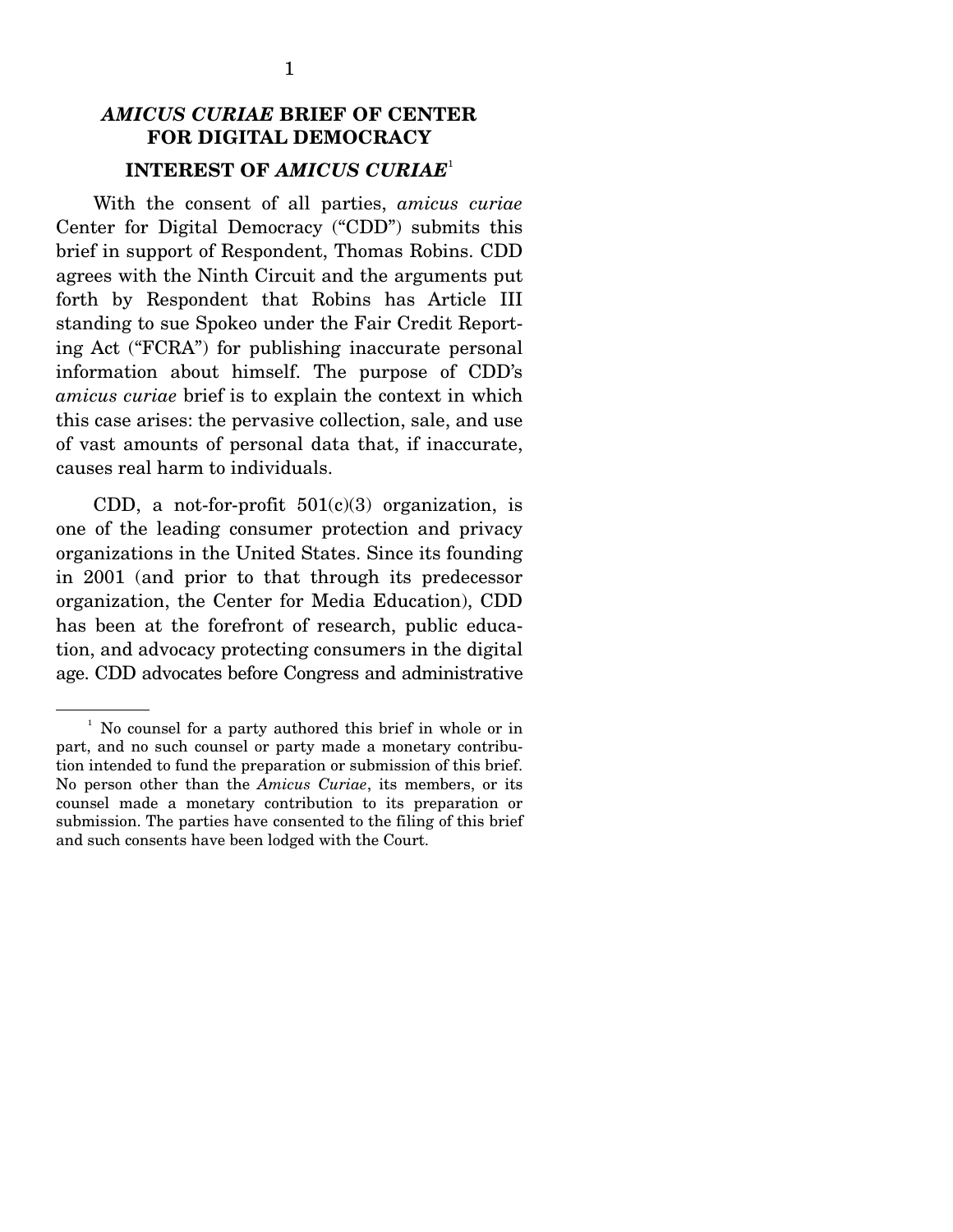agencies for policies and rules to ensure fair treatment of consumers by the financial, retail, health, advertising, and other industries. For instance, CDD has advised the Federal Trade Commission regarding the prevalence and harms caused by mobile device tracking. CDD also informs consumers, regulators, and the news media about contemporary digital information collection and use practices, such as data brokers' use of algorithms in "programmatic" advertising, via its website, blog, and public reports at http://www.democraticmedia.org.

#### **SUMMARY OF ARGUMENT**

--------------------------------- ---------------------------------

 This brief provides the Court with additional background information regarding harms experienced by individuals caused by data brokers such as Spokeo. Data brokers collect vast amounts of data about individuals browsing the Internet or using their smartphones, combine these data with data from other sources (which can be inaccurate or unreliable), create profiles of individuals, categorize individuals into groups such as "Hard Times" and "Xtra Needy" for marketing purposes, and sell these data to third parties that use the data to make important and sensitive decisions about employment, credit, and other aspects of people's lives. Because data brokers collect so much information about so many different people from so many sources, inaccuracies are inevitable.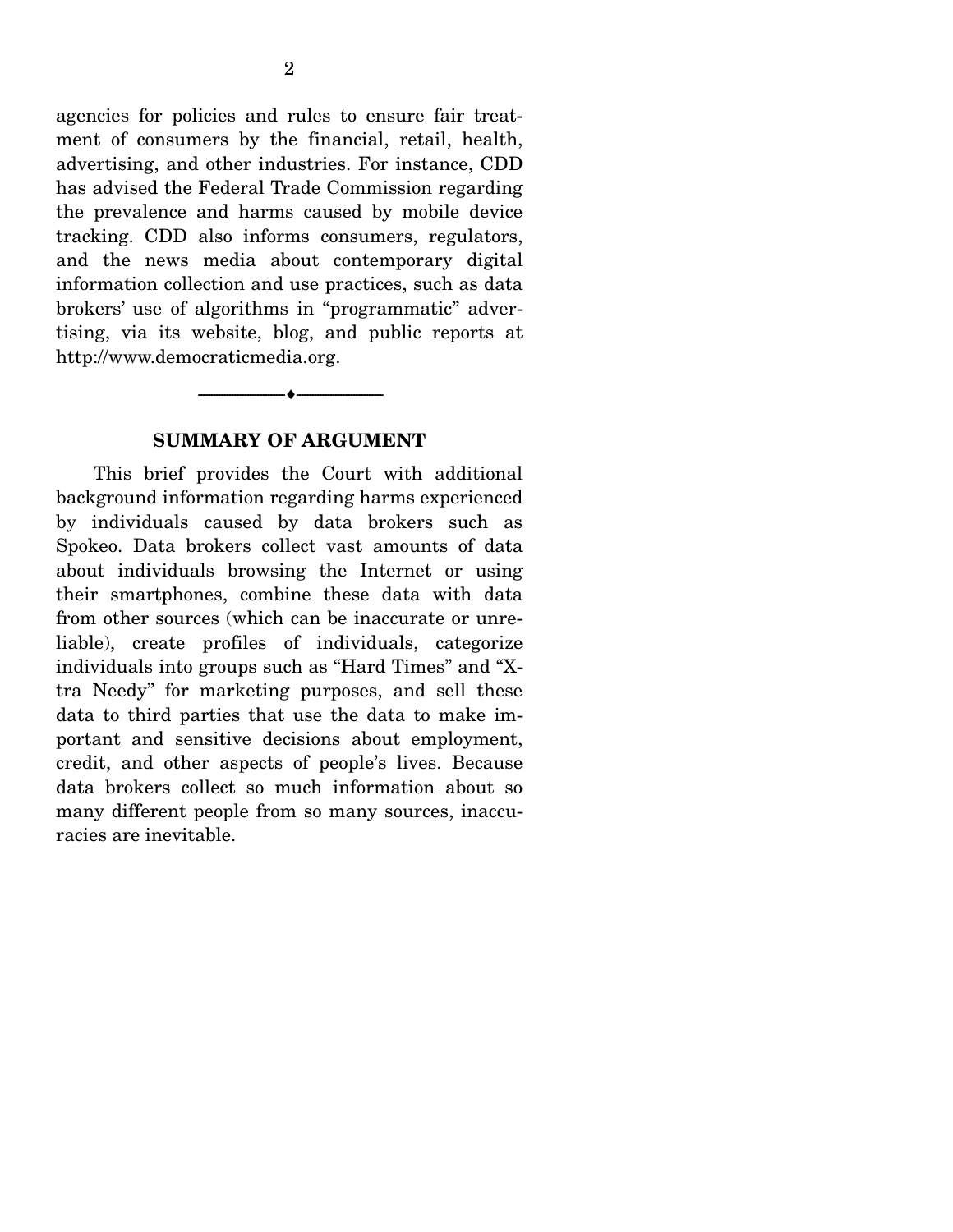When inaccurate data are used to make decisions about individuals, they experience real harm. For example, if a potential employer decides whom to interview based on inaccurate data, well-qualified individuals may be excluded from consideration. Similarly, given the sophisticated targeting methods employed in digital marketing, offers targeted based on inaccurate data will mean that individuals may be inappropriately associated with ads about arrest records or may be targeted with payday loans when they could otherwise obtain better loan terms.

#### **ARGUMENT**

--------------------------------- ---------------------------------

### **I. DATA BROKERS HARM INDIVIDUALS WHEN THEY COLLECT AND SELL INAC-CURATE DATA.**

 Data brokers ("brokers"), including Spokeo, are "companies that collect consumers' personal information and resell or share that information with others." *Data Brokers: A Call for Transparency and Accountability*, Federal Trade Commission at i (May 2014), https://www.ftc.gov/system/files/documents/reports/databrokers-call-transparency-accountability-report-federaltrade-commission-may-2014/140527databrokerreport. pdf (hereinafter "FTC Report"). Brokers have become persuasive and powerful entities because of technological changes that have made tracking individuals and collecting, analyzing, and storing data inexpensive and easy. Additionally, data processing techniques have evolved such that data collected for one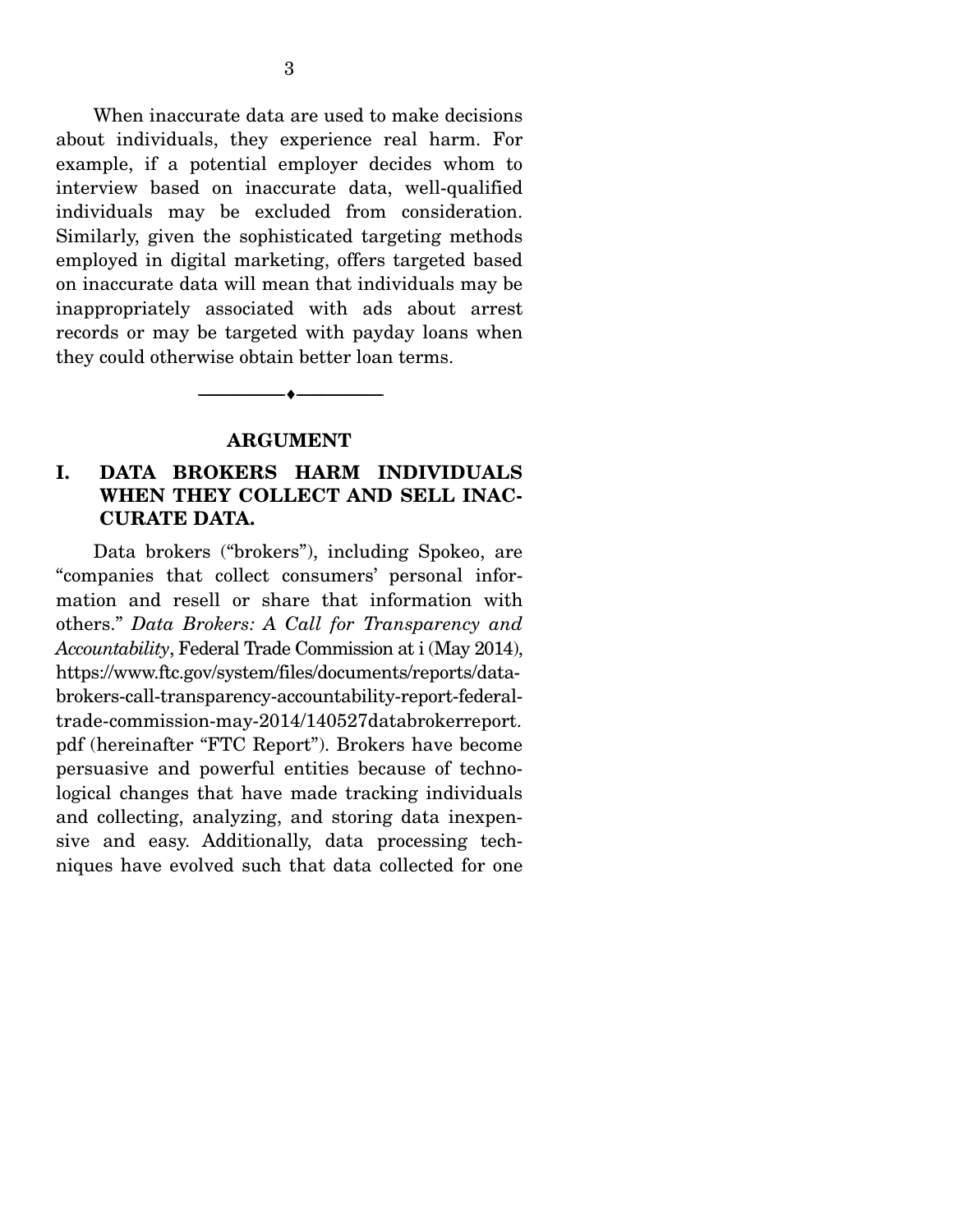purpose can now be used for any number of purposes for which it was not originally collected. *See* FTC Report, at vii; Steve Kroft, *The Data Brokers: Selling Your Personal Information*, "60 Minutes," CBS News (Mar. 9, 2014), http://www.cbsnews.com/news/the-databrokers-selling-your-personal-information. They have grown so large that the top 100 websites "are monitored by more than 1,300 firms," which includes data brokers. Simon Board & Jay Lu, *Competitive Information Disclosure in Search Markets*, at 2 n.1 (Aug. 15, 2015), http://www.econ.ucla.edu/sboard/papers/ infosearch.pdf. With such a broad reach online, it is nearly impossible for individuals to avoid being tracked.

 While companies other than brokers collect data about individuals both online and offline (such as Google, Facebook, and other advertising companies), this brief focuses on data brokers like Spokeo. This brief will explain what information brokers collect, how they use and sell the information, and how individuals can experience harm as a result of disseminating inaccurate information.<sup>2</sup>

<sup>&</sup>lt;sup>2</sup> This brief uses "data" and "information" interchangeably unless otherwise noted.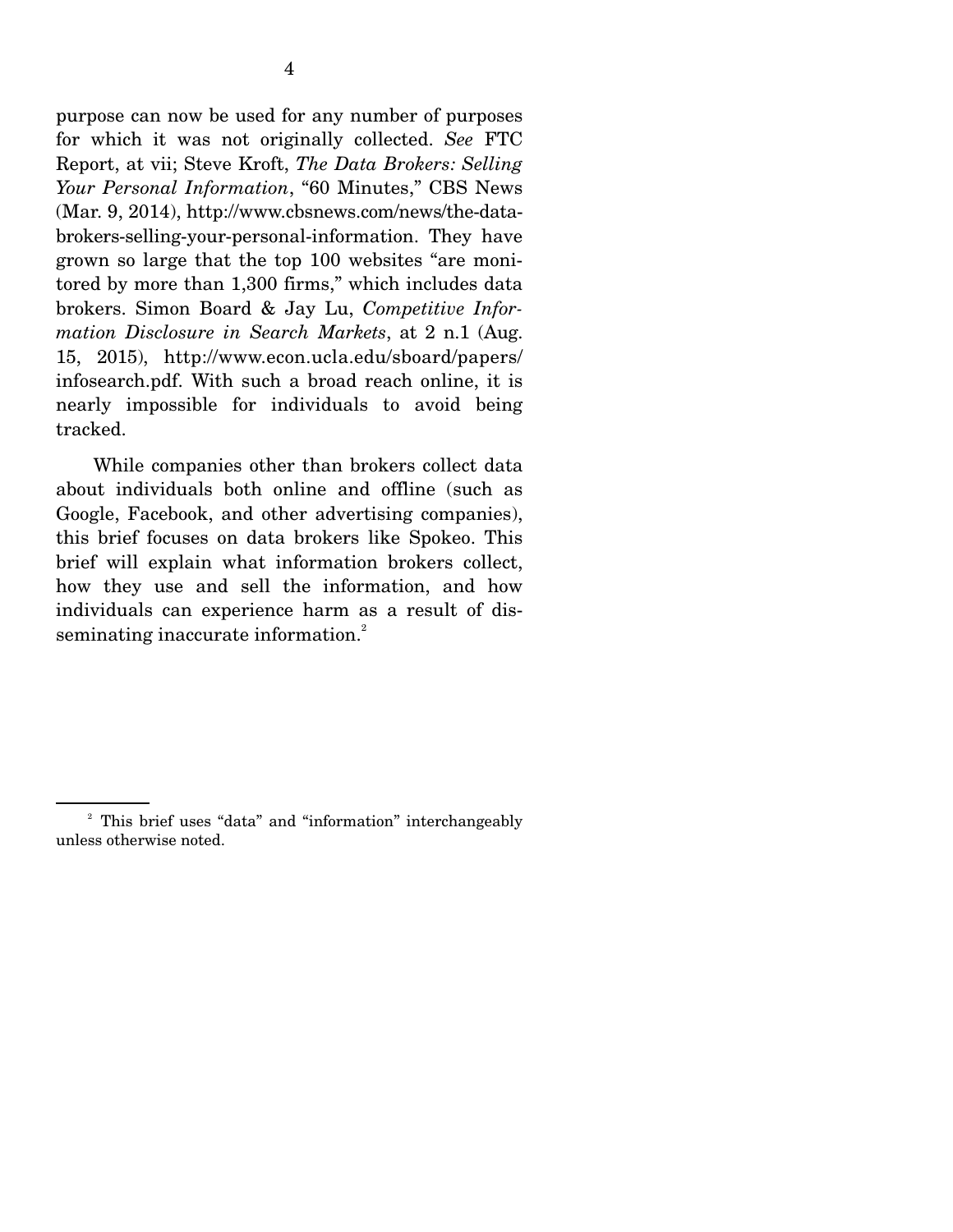### **A. Brokers collect an unprecedented amount of data, which can be inaccurate.**

 Recently, the Federal Trade Commission and the Senate Commerce Committee studied brokers in part because they have become ubiquitous online yet the public knows very little about them. FTC Report, at 7. Concerns also grew that they were acting in secret and taking advantage of consumers. *A Review of the Data Broker Industry*, Senate Commerce Committee at i (Dec. 18, 2013), http://www.commerce.senate.gov/ public/?a=Files.Serve&File\_id=0d2b3642-6221-4888 a631-08f2f255b577 (hereinafter "Senate Report").

 Three of the primary findings of these reports, which are explained below, were (1) brokers collect an unprecedented amount of information about individuals, (2) brokers collect data from a variety of sources including other data brokers, but the data's accuracy is not guaranteed, and (3) individuals often lack meaningful controls over those data.

## **1. Brokers fill massive databases with sensitive and personal data about individuals.**

 Brokers continually collect data about almost every individual and almost everything those individuals do online and offline, creating massive data sets. BlueKai, a broker now owned by Oracle Corporation, "compiles around 1 billion profiles of potential customers around the world, each with an average of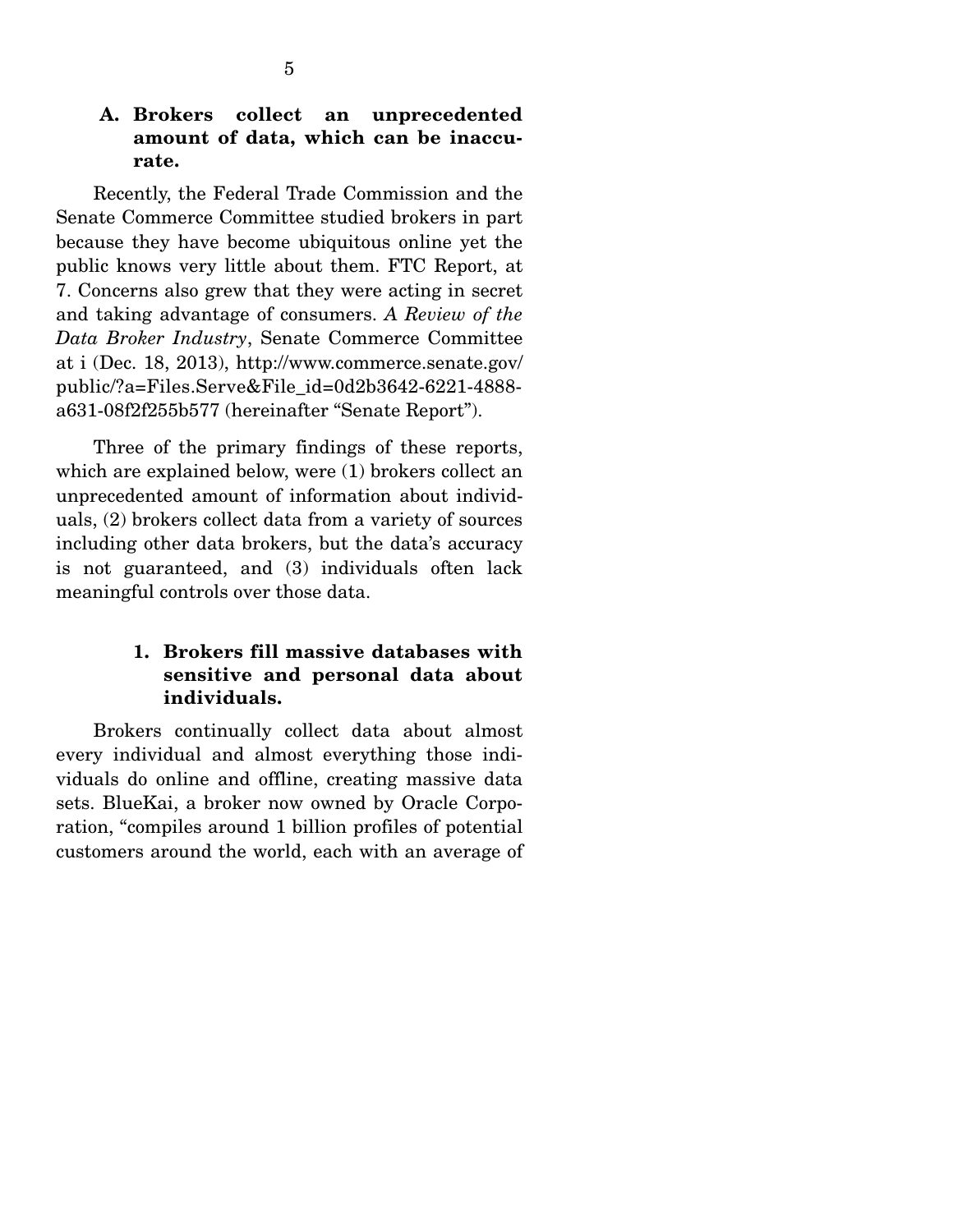50 attributes." *Getting to Know You*, Economist (Sept. 13, 2014), http://www.economist.com/news/special-report/ 21615871-everything-people-do-online-avidly-followedadvertisers-and-third-party. The broker Acxiom "has 'multi-sourced insight into approximately 700 million consumers worldwide,' and Datalogix [another broker] asserts its data 'includes almost every U.S. household.'" Senate Report, at 12 (internal citations omitted). Further, the broker and credit scoring company Equifax "maintains approximately 75,000 individual data elements for its use in creating marketing products." *Id*. at 14.

 The data collected by brokers are extensive, personal, and sensitive. They include, for example,

- identifying data (name, social security number, driver's license number, birth dates for the individual and all individuals in the household),
- device browser history (types, methods, and costs of purchases, online activities, location, content viewed, items placed in online shopping carts from a personal computer or mobile device),
- court data (criminal convictions, bankruptcies, judgments, liens),
- health data (disability, weight loss & supplements, geriatric supplies),
- loyalty card data (from retail stores and mobile applications), and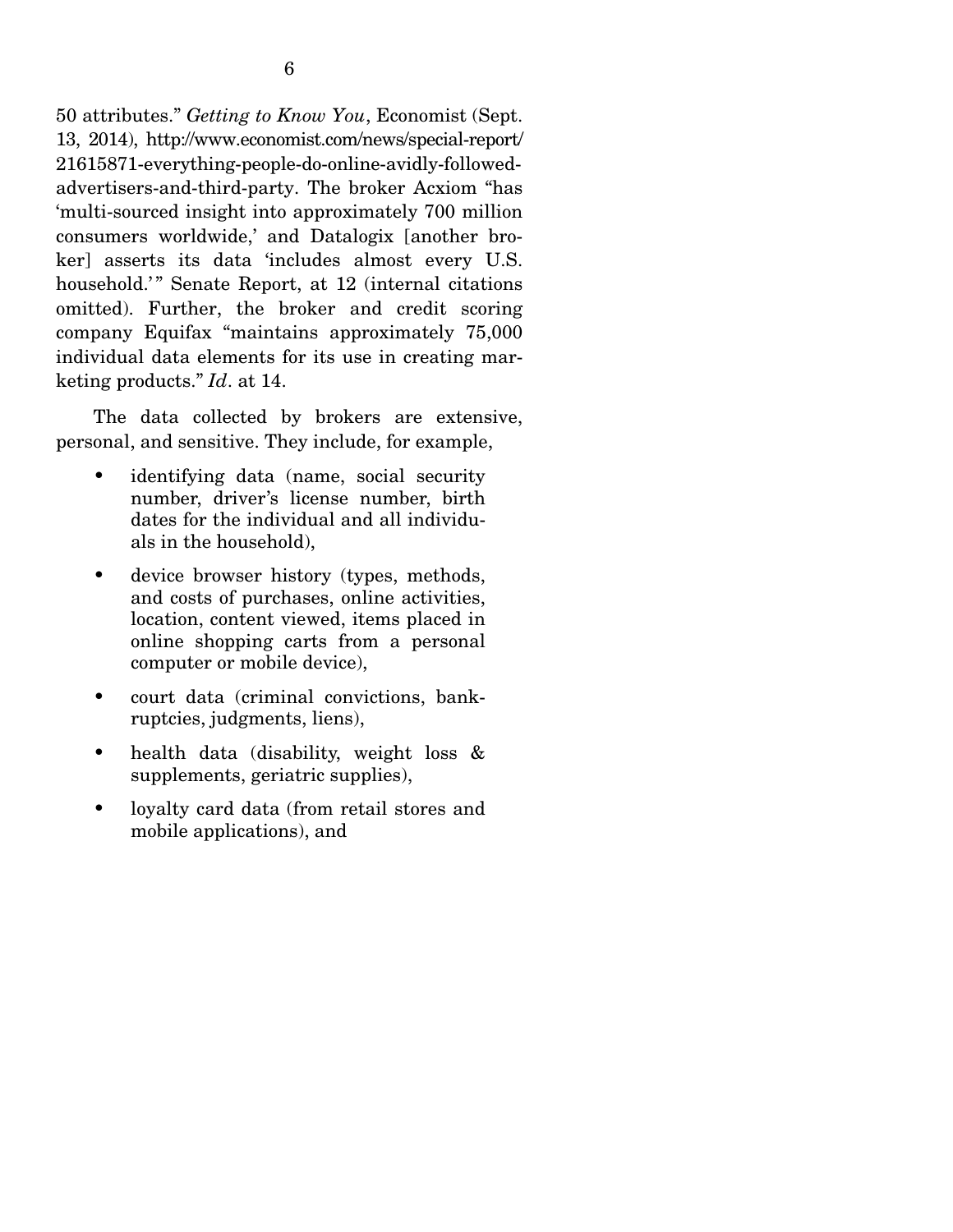• financial data (household income, credit worthiness, ability to afford products, actual purchase data).

*See* FTC Report, App'x B; Senate Report, App'x II & III, http://www.commerce.senate.gov/public/?a=Files. Serve&File\_id=0cecef67-8e18-4bcb-b867-2a8e13d552f7; *see also IXI Digital Targeting Options*, IXI Digital, https://www.ixicorp.com/ixi-digital/ixi-digital-targetingoptions (providing products for targeting consumers based on, among other things, wealth, mortgage propensity, and ability to pay). These data come from both online and offline sources, which can be merged, creating comprehensive personal profiles. FTC Report, at 47.

 "Raw" data elements, such as name, address, telephone number, and purchase history, are called "actual" elements. A broker may then infer certain characteristics based on those "actual" data elements, which are called "derived" elements. Brokers use derived elements to predict personal interests or may attempt to categorize individuals based on sensitive personal characteristics. Harlan Yu, *Data Brokers Target the "Urban Scramble,"* EqualFuture (May 28, 2014), https://www.equalfuture.us/2014/05/28/databrokers-target-the-urban-scramble.

 Brokers obtain seemingly endless data points because they collect data from a variety of sources as companies attempt to stay current with individuals' interests and modes of communication. *Merkle Data Management Cloud*, Merkle, http://www.merkleinc.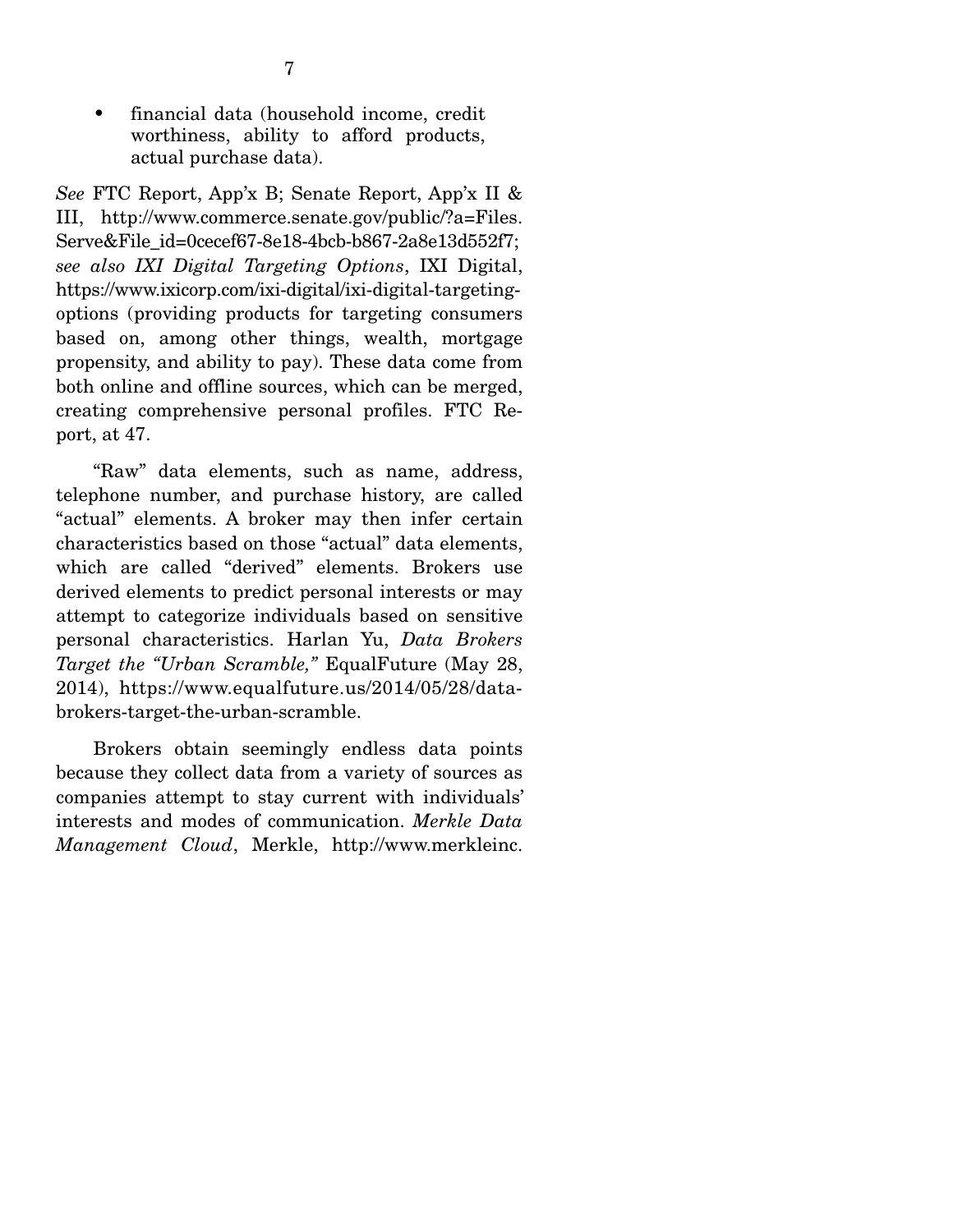com/what-we-do/marketing-technology/merkle-datamanagement-cloud (Merkle "meets the evolving needs of brands by enabling the most relevant customer experiences that lead to deeper customer relationships.").

## **2. Brokers Collect and Pool Data from a Variety of Sources, Including Other Data Brokers, Which Likely Contains Inaccurate Data.**

 Brokers collect and pool data from as many sources as possible. Most commonly, brokers share and sell with each other the information they compile such as data from telephone companies about consumers receiving new landline accounts, data from automobile dealers about sales, service, warranty, and aftermarket repairs, and data from offline sources such as marketing surveys, warranty registrations, and contests. FTC Report, at 13-14; Senate Report, at 16. Brokers also purchase retailtransaction-specific data from retailers, which includes the type, date, and dollar amount of each purchase and the type of payment used. FTC Report, at 13; Senate Report, at 16. "Registration" websites, such as news and travel sites, sell data they receive through account registrations. FTC Report, at 13. Additionally, some brokers obtain data directly from financial institutions. Senate Report, at 16.

 Brokers collect data from governmental sources as well. The Federal government houses data from, for instance, the Census and the Death Master File,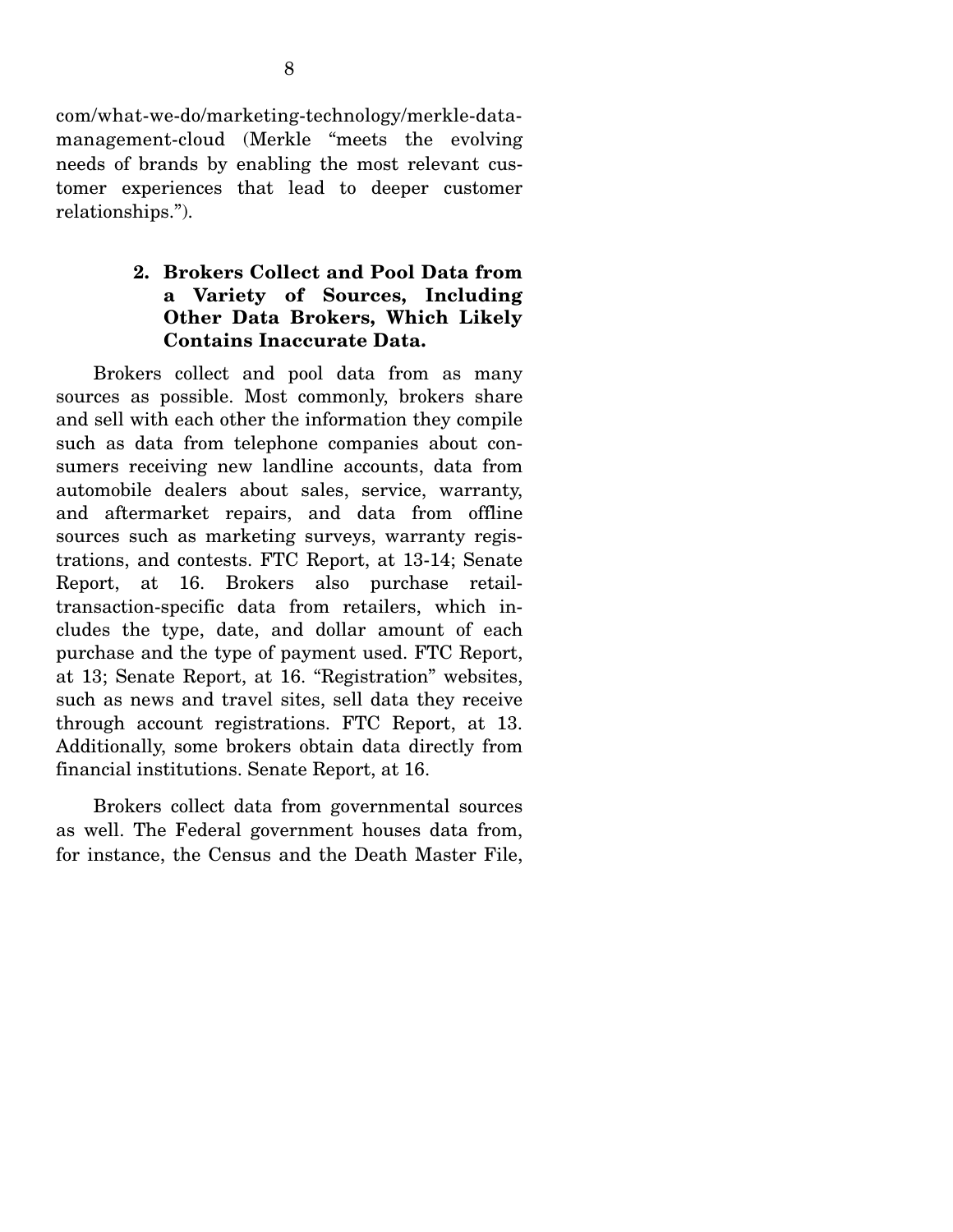which includes the Social Security Numbers of deceased individuals. Federal courts provide information on bankruptcies. State and local governments provide data including property records, taxes, professional or recreational licenses, voter registrations, and court records. FTC Report, at 11-12.

 A significant amount of data comes from online tracking of individuals and mining publicly available online sources. Tracking and data analysis technologies pervade the Internet and mobile devices. These technologies are, in most cases, surreptitiously installed on the individual's device, such as cookies, Flash cookies, and web beacons. *Tracking the Trackers: What Are Cookies?*, Guardian (Apr. 23, 2012), http://www.theguardian.com/technology/2012/apr/23/ cookies-and-web-tracking-intro. Once installed, they collect data about purchases made, websites visited, content viewed, time spent on those websites, location, browser history, browsing habits, and other data unbeknownst to consumers (so-called "passive" collection). *See Policy on Passive Electronic Data Collection*, Oregon Dept. of Transportation (Mar. 12, 2015), http://www.oregon.gov/ODOT/TD/TP/Plans/ADM%2008 %2001.pdf ("Passive [data collection occurs when] the customer has little or no awareness of the data being collected and requires no explicit actions on the customer's part."). A report by the *Wall Street Journal* in 2010 found that the top 50 websites installed an average of 64 trackers on their visitors' browsers. Julia Angwin, *The Web's New Gold Mine: Your Secrets*, Wall St. J. (July 30, 2010), http://www.wsj.com/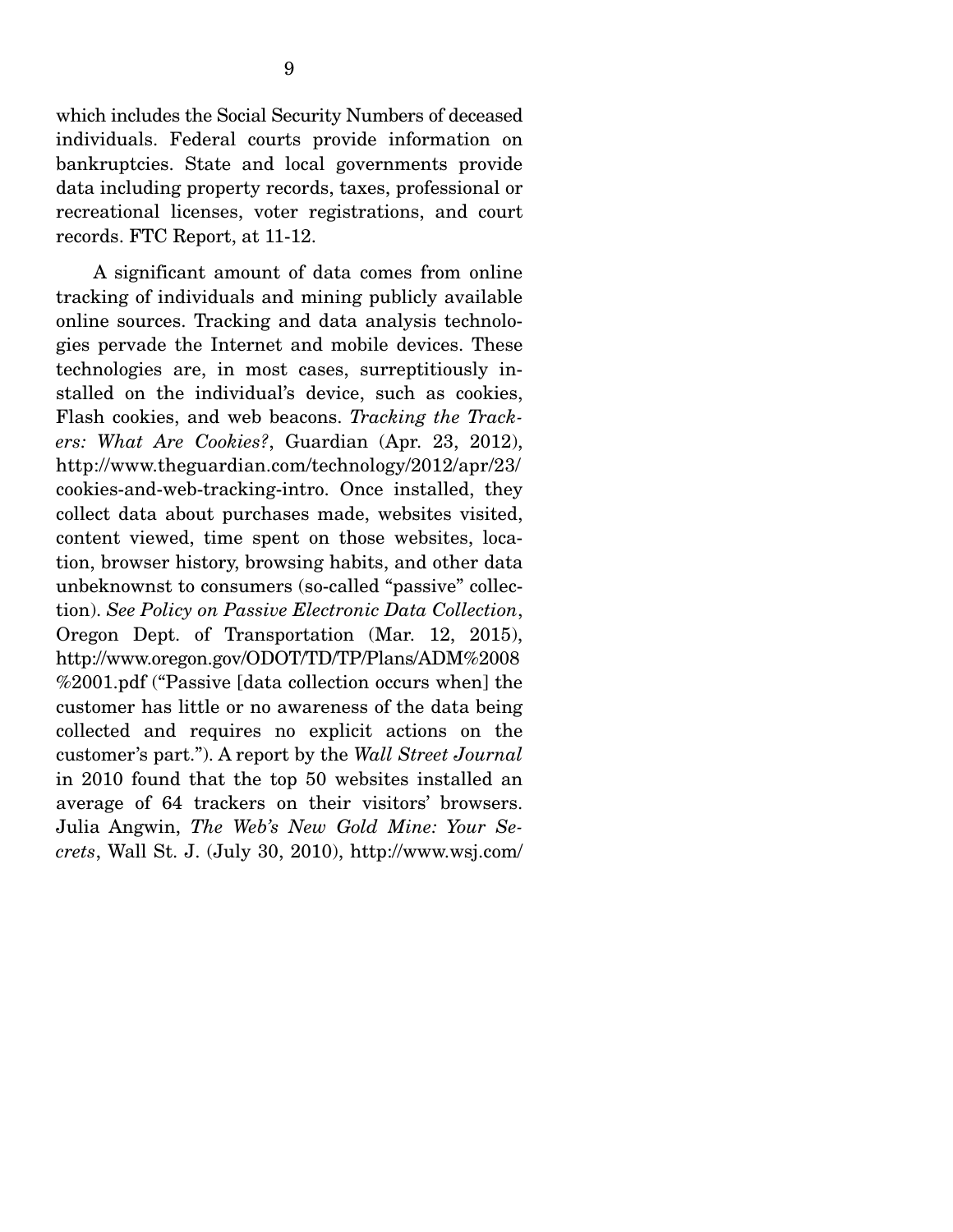articles/SB10001424052748703940904575395073512 989404.

 Where tracking technologies are insufficient, such as on mobile devices, brokers turn to other methods to profile users. Some invoke an individual's unique mobile device identifier, which can also track and profile that individual across multiple devices. Allison Schiff, *A Marketer's Guide to Cross-Device Identity*, AdExchanger (Apr. 9, 2015), http://adex changer.com/data-exchanges/a-marketers-guide-to-crossdevice-identity. These techniques, however, have not been standardized, meaning data collected in this way is often inaccurate. Mobile location data is particularly inaccurate. *See, e.g*., Steven Jacobs, *Report: More Than Half of Mobile Location Data Is Inaccurate*, StreetFight (May 14, 2015), http://streetfightmag.com/ 2015/05/14/report-more-than-half-of-mobile-locationdata-is-inaccurate.

 Through online data mining, brokers acquire a lot of personal data through automated processes. Brokers typically mine data from publicly available online sources with "web crawlers, which are programs that capture content across the Internet and transmit it back to the data broker[]." FTC Report, at 17. For example, they may mine social media sites such as Facebook and LinkedIn, where individuals upload a great deal of information about what they do, what they like, what their political views are, as well as photos and videos to share with their friends, family, or colleagues. *See, e.g*., *Data Provider PeekYou Leverages SpatialKey to Maximize Sales and Help*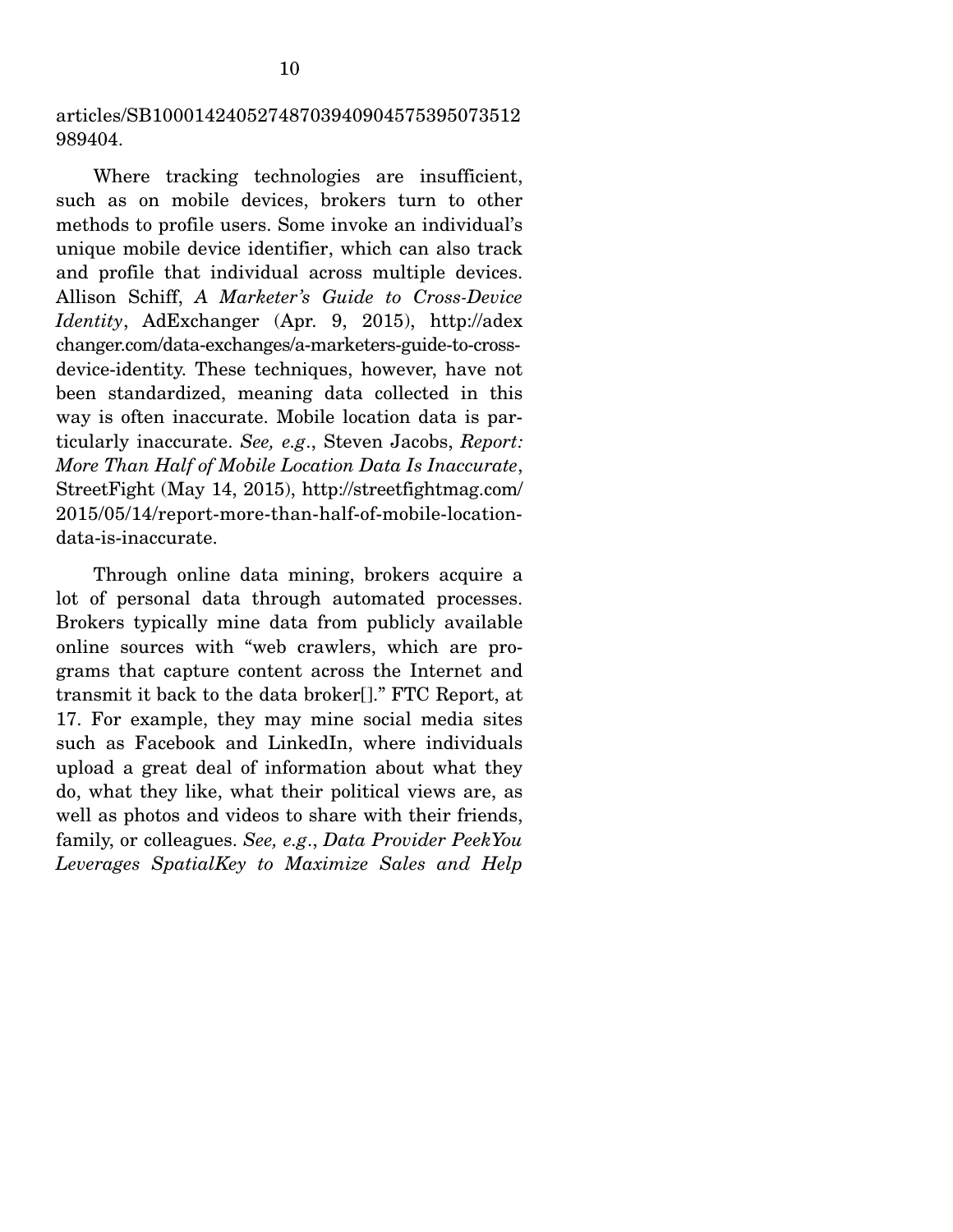*Clients Better Understand their Customers' Social Media Activity*, SpatialKey, https://www.spatialkey.com/assets/ pdf/Market\_Intelligence/SpatialKey\_\_PeekYou\_Case\_ Study.pdf ("PeekYou [offers a data-mining service that] analyzes activity on social networks and other public websites and then builds detailed profiles of the individuals behind that activity. PeekYou's profiles include the ages, locations, incomes, and interests of more than 250 million people."). Brokers also use data mining techniques on sites that collect information through registration sites and blogs. FTC Report, at 13. This kind of collection is known as "active" collection because the individual actively provides the information. *Policy on Passive Electronic Data Collection*, *supra* at 2. Typically, however, the individual provides the information for one purpose, such as ordering a book or sharing pictures of their dog with family, and are not aware that this information is mined by brokers for other purposes. *See* Daniel Solove, *Introduction: Privacy Self-Management and the Consent Dilemma*, 126 Harv. L.Rev. 1880, 1902 (2013) ("data can potentially be used in harmful ways that people might not be able to anticipate or understand.").

 Brokers increasingly collect data, such as purchase and warranty data, from offline sources. FTC Report, at 1-2, 27. Offline data are tremendously valuable because offline activities can provide further insight into individuals' purchasing habits or even voting record. Lois Beckett, *Everything We Know About What Data Brokers Know About You*,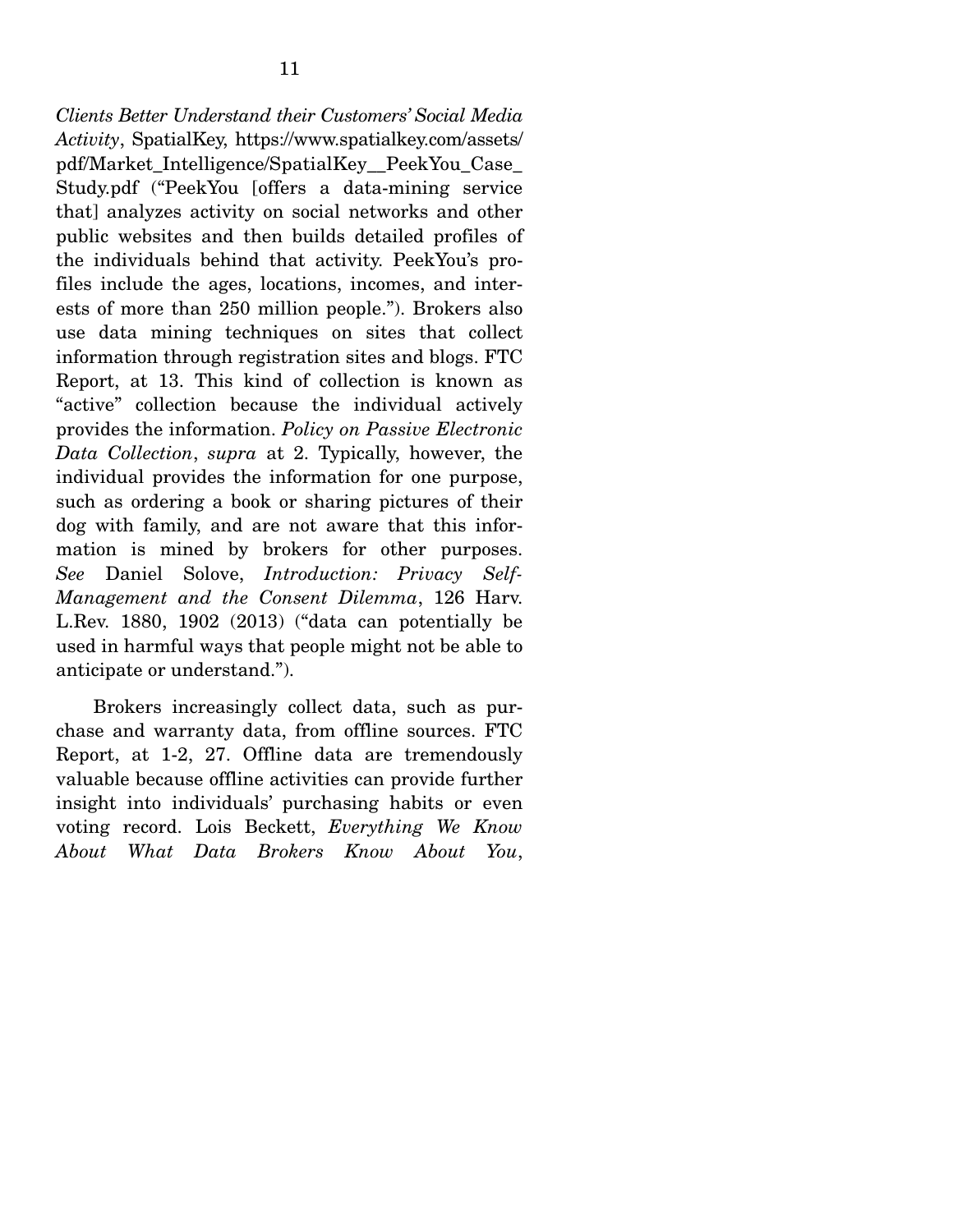ProPublica (June 13, 2014), https://www.propublica. org/article/everything-we-know-about-what-data-brokersknow-about-you. Brokers continually merge that offline data with online data, the combination of which the broker sells. FTC Report, at 27; *see also Neustar CRM Onboarding*, Neustar, https://www. neustar.biz/resources/product-literature/crm-onboardingsolution-sheet.

 Brokers amass enormous data sets from hundreds of sources, but those data are not guaranteed to be accurate and in fact can be very inaccurate. Experian, a broker, released a study recently finding a "high degree of inaccurate information" contained in broker databases, with U.S. organizations claiming that thirty-two percent of their data is inaccurate. *New Experian Data Quality Research Shows Inaccurate Data Preventing Desired Customer Insight*, PR NewsWire (Jan. 28, 2015), http://www.prnewswire. com/news-releases/new-experian-data-quality-researchshows-inaccurate-data-preventing-desired-customerinsight-300025513.html; *see also* Erin Haselkorn, *The Biggest Data Quality Challenges*, Experian (June 10, 2014), http://www.experian.com/blogs/marketing-forward/ 2014/06/10/the-biggest-data-quality-challenges. Even government data can be inaccurate, which in one case led to likely incorrect Congressional testimony because data was not transferred to the right people. Katherine Barrett & Richard Greene, *The Causes, Costs and Consequences of Bad Government Data*, Governing (June 24, 2015), http://www.governing.com/ topics/mgmt/gov-bad-data.html.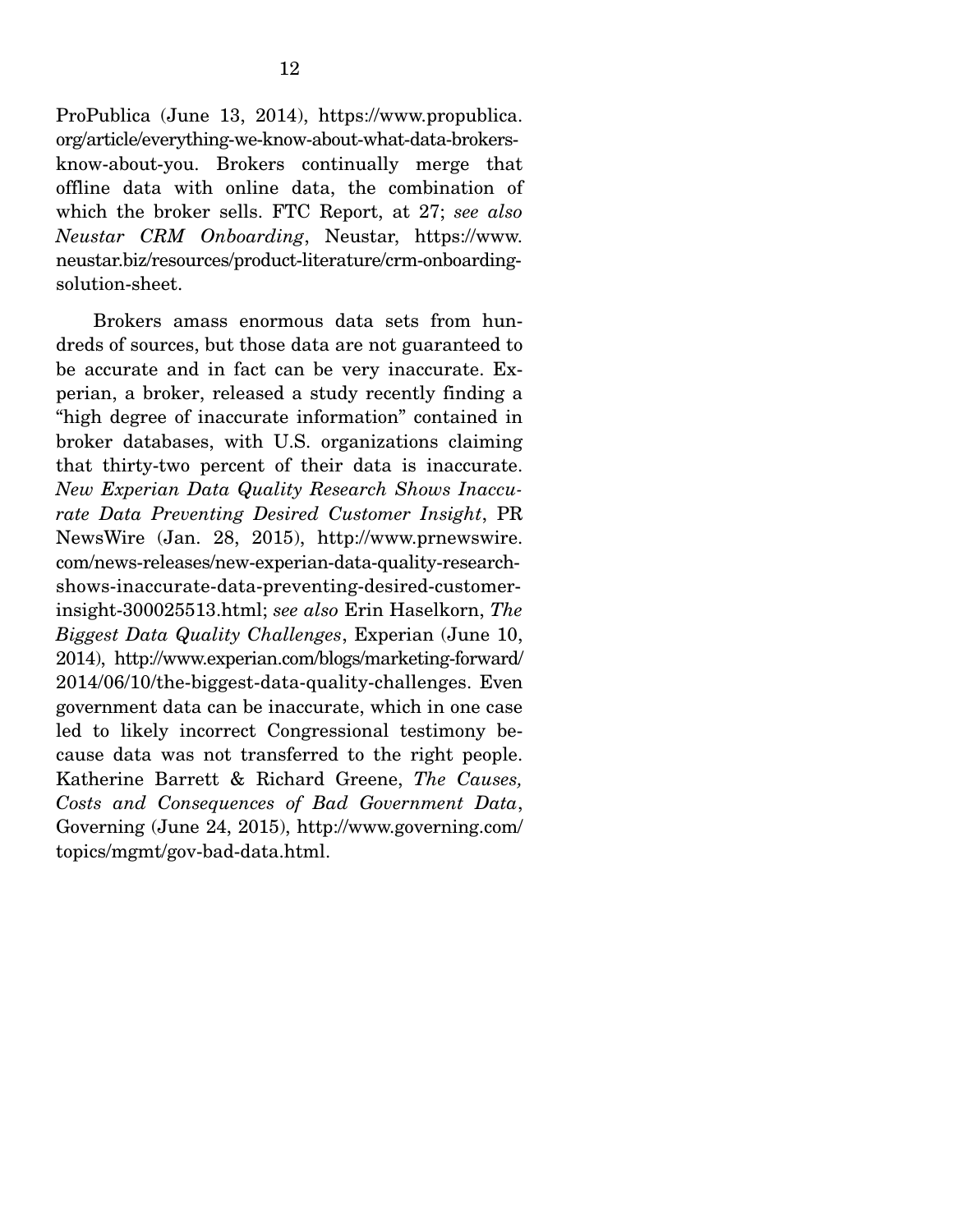Studies have also shown that profiles often misrepresent the individual. A 2014 study of eight online profiles found that "[a]ll profiles had errors to varying degrees." One participant's profile overstated his situation by claiming that, similar to Robins, "the participant was affluent with 350000+ income, had top 1% credit and owned [an] American Express card." Ashwini Rao, *et al*., *What Do They Know About Me?*, 2014 Harvard ASE Conference, http://www.ase360. org/bitstream/handle/123456789/191/P39.pdf, at 7. *See also* Maureen Mahoney, *Errors and Gotchas*, Consumers Union (Apr. 9, 2014), http://consumersunion. org/wp-content/uploads/2014/04/Errors-and-Gotchasreport.pdf (describing credit reporting errors that are "too common"). The news media has also exposed inaccurate data collected by brokers, including Spokeo. Lindsay Riddell, *Spokeo: What Do They Know About You?*, S.F. Bus. Times (Jan. 13, 2011), http:// www.bizjournals.com/sanfrancisco/blog/2011/01/removeyourself-from-spokeo.html ("Spokeo says I am single. (News to my husband). Spokeo says I live with my parents. (Not for a very long time). Spokeo says I am a male. (Untrue for multiple provable reasons). Spokeo says I've lived in my house for 1 year. (I've lived there for three)."). These data may never be corrected because brokers may never have to update their data after initial collection. FTC Report, at 18.

 For purposes of showing that data can often be inaccurate, counsel for CDD obtained his profile from Acxiom at "Aboutthedata.com." The profile for Eric G. Null misrepresented, among other things, that he has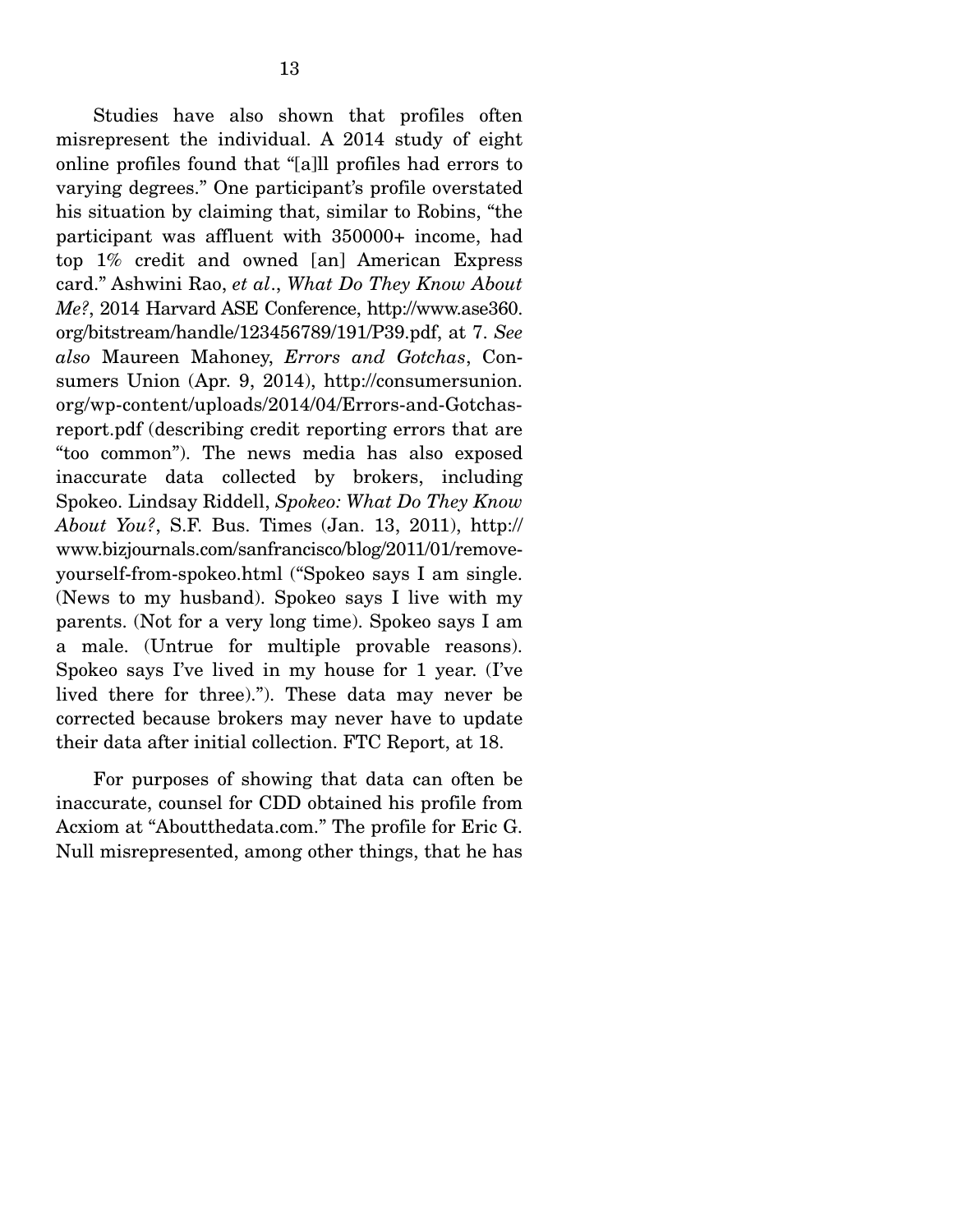only a high school education, even though he has graduated law school, and owns a home with a market value of \$500,000-\$749,999, when he in fact rents an apartment.

 "With so much information coming from so many sources, it is inevitable that errors arise in" data collection. Gary Anthes, *Data Brokers Are Watching You*, 58 Comms. of the ACM 28 (Jan. 2015), http:// cacm.acm.org/magazines/2015/1/181629-data-brokersare-watching-you/fulltext. Unfortunately, individuals are unlikely to have the ability to correct inaccurate data about them.

### **3. Individuals generally cannot correct errors in data held by brokers.**

 As established above, brokers collect a significant amount of inaccurate data, which is used to make sensitive decisions about them. Rarely, however, can an individual access their complete profile or correct errors.

 Some brokers have attempted to be transparent about the data they collect, but those attempts have been inadequate. For example, Acxiom created the site "Aboutthedata.com" for individuals to view data the company has collected about them. This site, however, provides consumers access to only "raw" data (e.g., name, address, income), not segments or derived data, Senate Report, at 34, which are often the most problematic elements. *See* FTC Report, at 42 ("data brokers typically provide access to raw data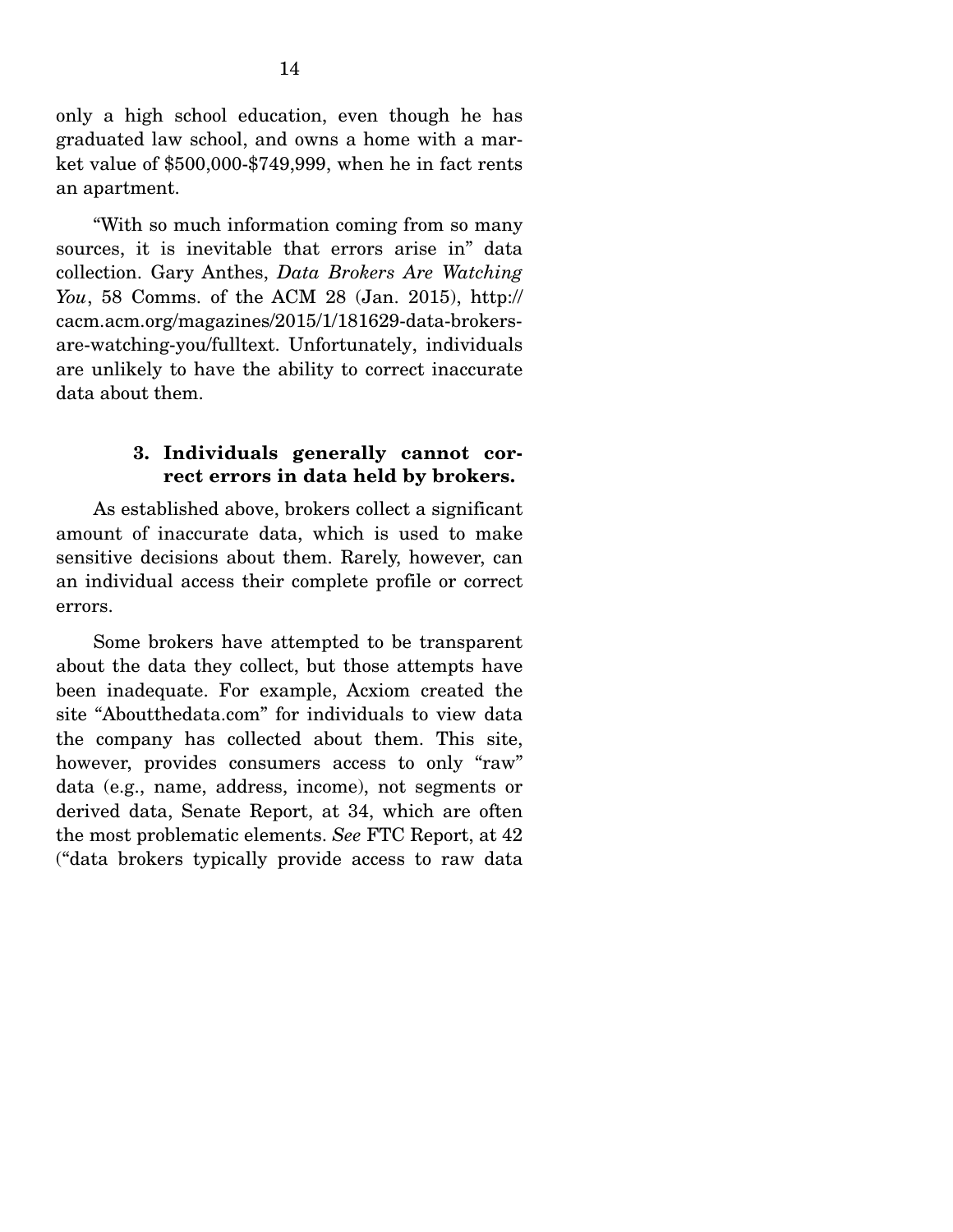and not to their proprietary information that they derive through algorithms.").

 Other entities have not attempted to be transparent. Experian and Equifax provide no right to view or correct data collected by them because they claim their data is "anonymized," meaning they remove identifying information such as the individual's name. Senate Report, at 33-34. However, anonymizing data has failed to protect individuals against being identified. Researchers have shown that "third part[ies] could match . . . browsing histories [likely stored in cookies] against identified datasets to re-identify them." Jonathan Mayer & John Mitchell, *Third-Party Web Tracking: Policy and Technology*, 2012 IEEE Symposium on Security and Privacy 413, 416, http://ieeexplore.ieee.org/stamp/stamp. jsp?tp=&arnumber=6234427.

 Data about individuals are often collected for one purpose and sold for another, which is difficult for an individual to understand and predict. For instance, Whitepages.com says it collects data from third-party data suppliers, which may include data from "contests, sweepstakes, subscriptions or other similar offers." *Where Do You Get Your Information From*, Whitepages (Oct. 22, 2014), https://support.whitepages. com/hc/en-us/articles/203263894-Where-do-you-get-yourinformation-from. The individuals that disclose their data in those contexts (offline and for a specific purpose, namely, entering a contest) likely do not understand their data will be sold to Whitepages.com and other third parties for anyone online to find.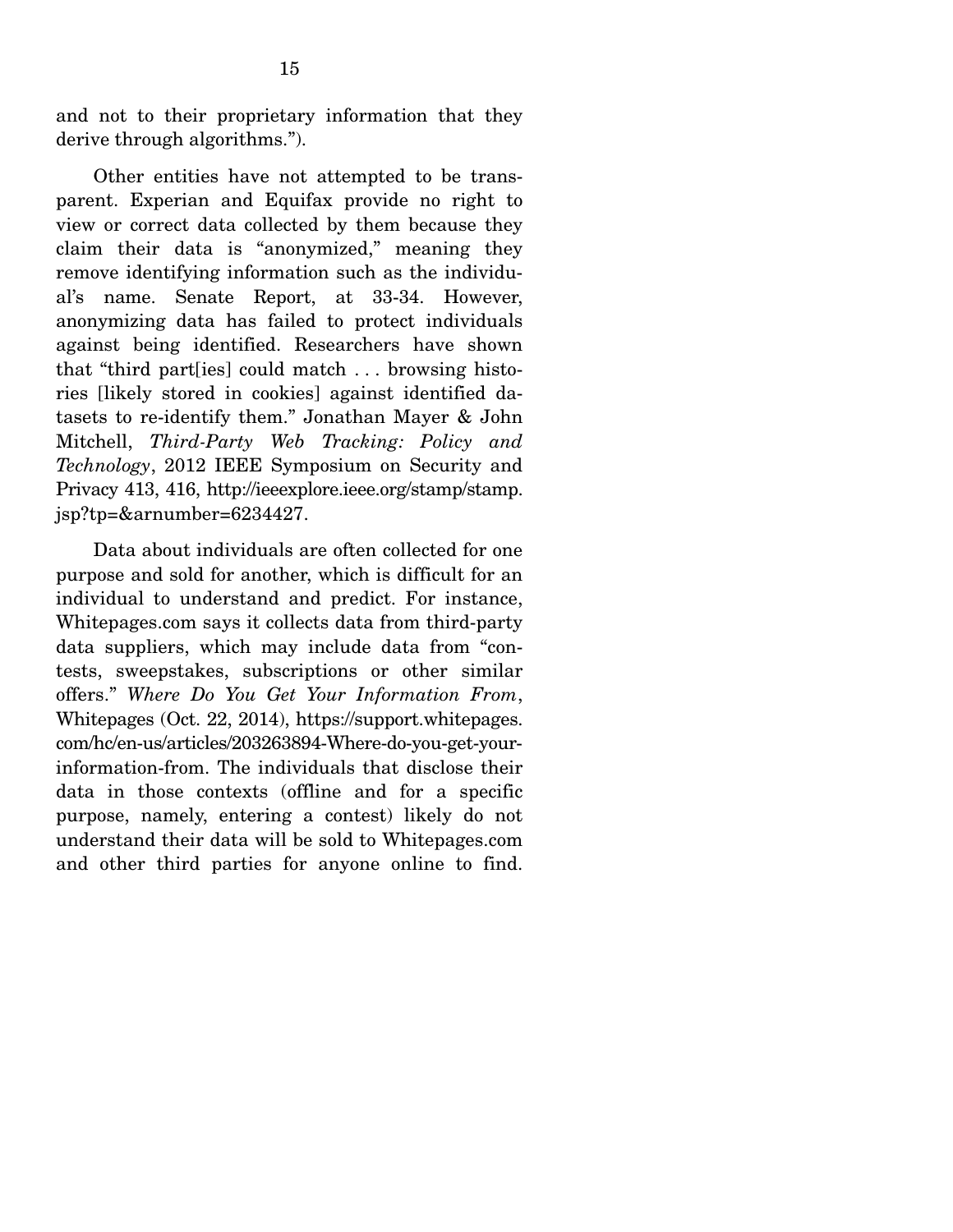Solove, *supra*, at 1902 (stating there may be "[n]ew ideas for combining data, new discoveries in data aggregation and analysis, and new techniques and technologies of data analysis . . . [that may] potentially be used in harmful ways that people might not be able to anticipate or understand.").

 Without a meaningful ability to correct data, individuals cannot protect themselves or ensure their data are accurate.

## **B. Brokers use compiled data to profile individuals algorithmically and sell those profiles for a variety of purposes.**

 Brokers put their data to a variety of uses, but first have to compile the data they have collected into very detailed profiles. The underlying data in these profiles are then passed through algorithms that ultimately determine into what "segments" the individual will be placed or how they will be classified, such as if the individual needs a loan or purchases fast food. Then, brokers can sell these profiles or lists of individuals for marketing, risk mitigation, and people search purposes.

## **1. Brokers compile data about individuals into detailed profiles and place those individuals into "segments" based on those profiles.**

 Brokers compile data about specific individuals into profiles. The aggregated or consolidated data points create a rich picture of who the individual is.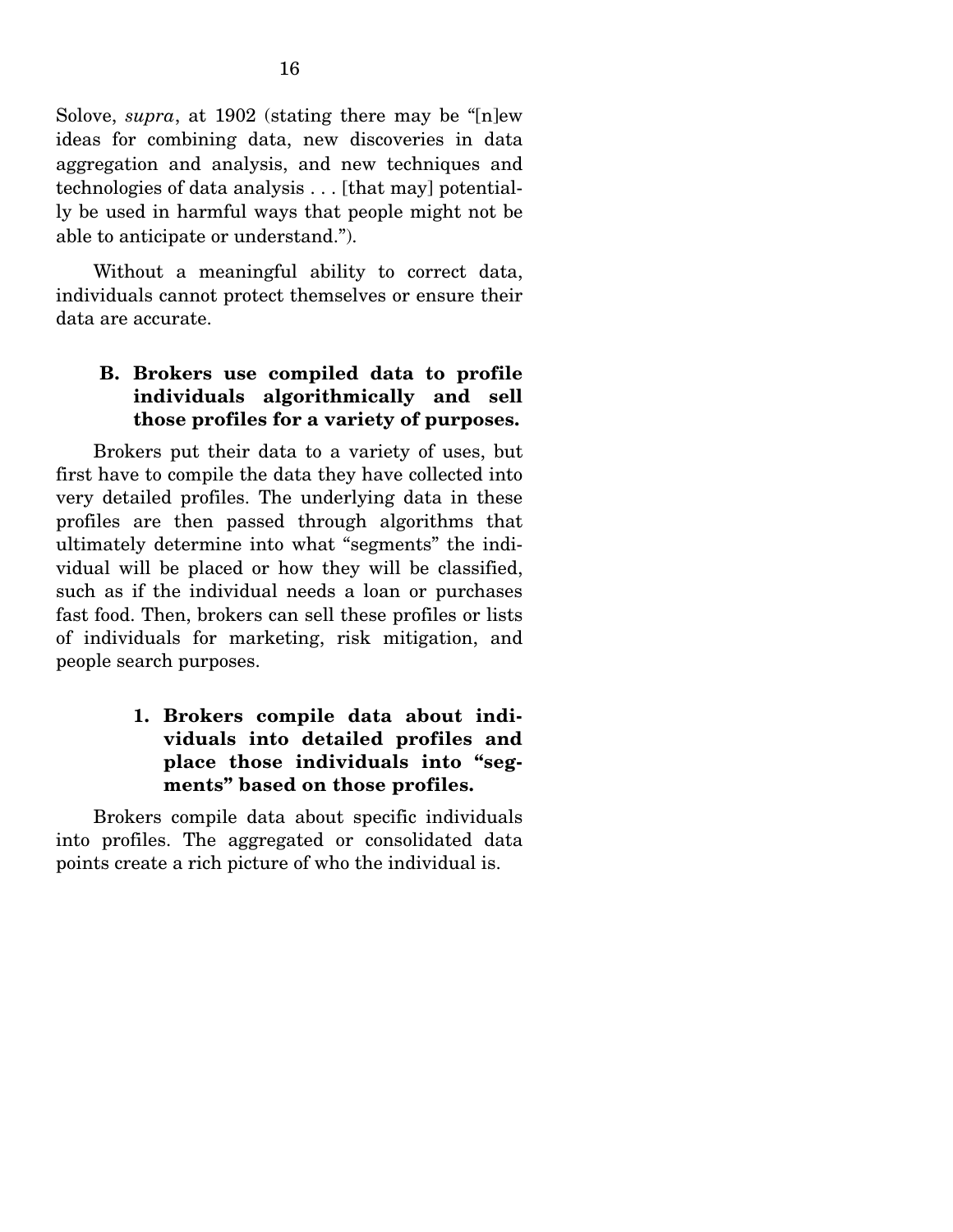Brokers curate their data through derived data elements (discussed above) and by assigning individuals to certain "segments" based on the actual and derived data elements in their profile. FTC Report, at 19. Many segments are designed to target financially vulnerable populations: X-tra Needy; Zero Mobility; Hard Times; Enduring Hardships; Small Town Shallow Pockets; Burdened by Debt: Singles; Rural and Barely Making It; and Financially Challenged. Senate Report, at 24; FTC Report, at 21. Some segments focus on other characteristics: Downtown Dwellers; Plus-size Apparel; Bible Lifestyle; Latchkey Leasers; and others. FTC Report, at 20 n.52 & 21. Segments are often defined; for example, Experian defines "Hard Times" in part as "the bottom of the socioeconomic ladder, the poorest lifestyle segment in the nation." Senate Report, at 25.

 Once brokers assign segments to individuals, they can create lists of individuals believed to have those traits or to exhibit those predicted behaviors. These lists are then sold to third parties. For instance, a bank may want to know whether any of its customers are on the "Financially Challenged" or "Hard Times" list before they make an online offer for a credit card at an attractive interest rate or target someone for a high-cost student loan for a private college. *Private For-Profit Colleges and Online Lead Generation: Private Universities Use Digital Marketing to Target Prospects, Including Veterans, via the Internet*, Center for Digital Democracy (May 2015),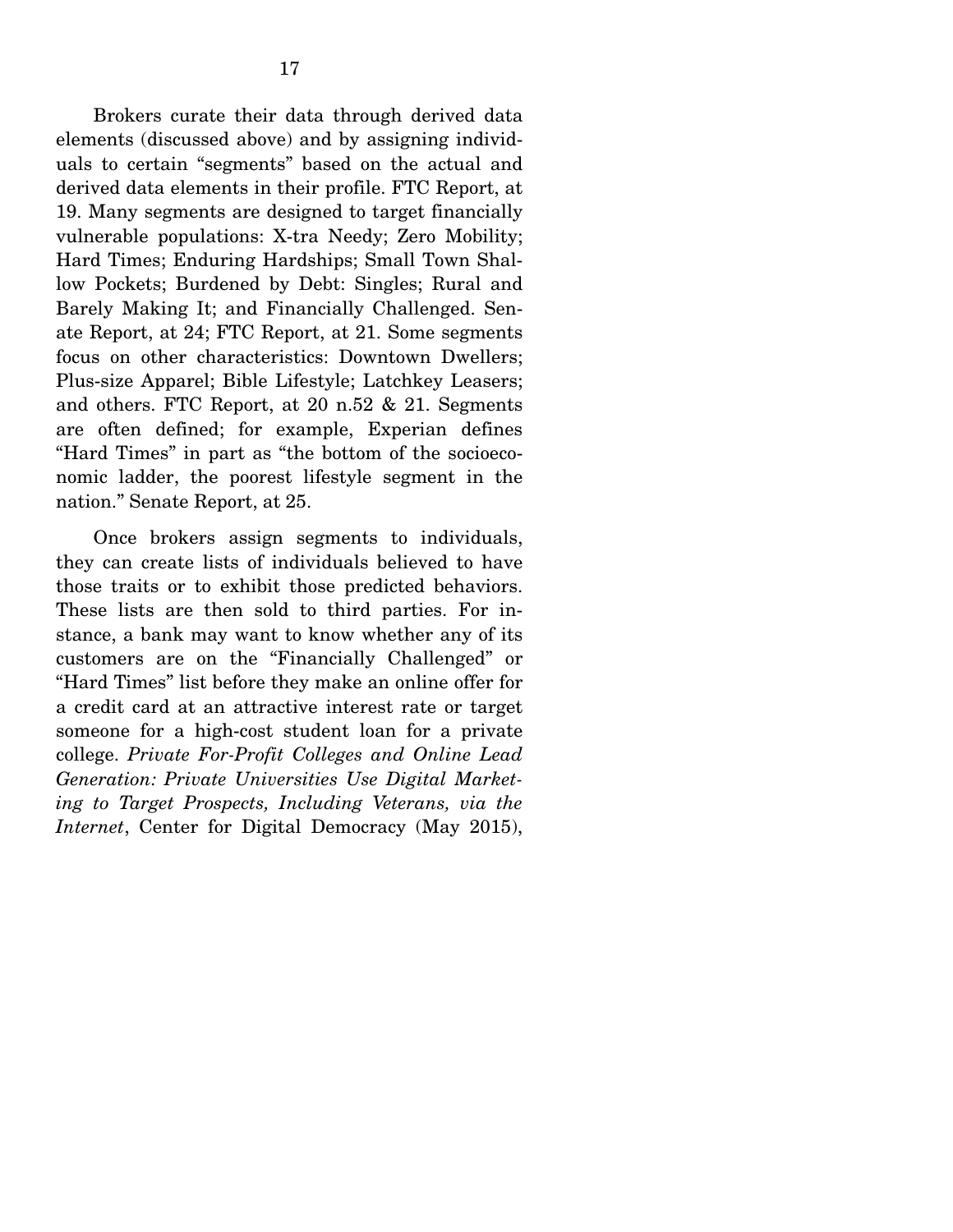https://www.democraticmedia.org/article/private-profitcolleges-and-online-lead-generation.

 Brokers handle immense data sets, analysis of which is beyond the means of any human. Therefore, brokers rely extensively on "algorithms" that are processed via computers. Algorithms, which are essentially a series of automated steps applied to data, analyze data sets, identify patterns and relationships (correlations), generate categories for filtering information (segments), and otherwise help in analyzing vast amounts of data. *Big Data: Seizing Opportunities, Preserving Values*, White House at 46 (May 2014), https://www.whitehouse.gov/sites/default/ files/docs/big\_data\_privacy\_report\_may\_1\_2014.pdf. Algorithmically assigning segments based on inaccurate data can have serious consequences for individuals because third parties, such as employers and marketers, make sensitive decisions about individuals based on those segments

### **2. Brokers sell profiles, including segments, for numerous purposes.**

 Brokers sell their data for many purposes, including marketing, verification of an individual's identity,<sup>3</sup> and "people search." Brokers have devised several marketing-related products designed to target individuals or grow marketing campaigns. One

<sup>&</sup>lt;sup>3</sup> This brief will not focus on sale of data for identity verification.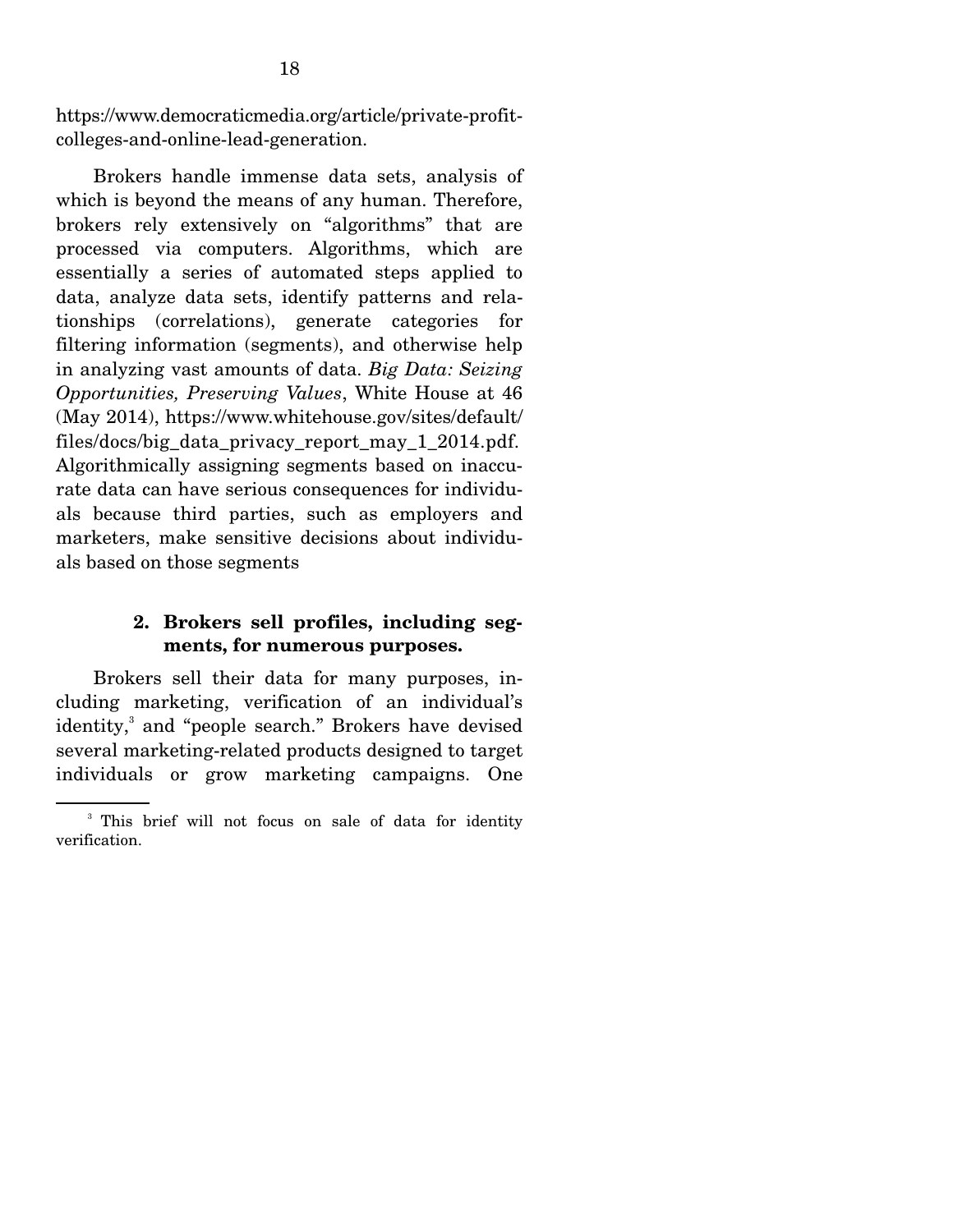product is "data append," where a client seeks a more complete profile of its customers, which a broker can provide, for traditional or online marketing purposes. FTC Report, at 24, 26. Further, through a process called "onboarding," brokers can load offline data into a browser cookie "to enable advertisers to target consumers" with advertisements based on offline activity. FTC Report, at 27. Brokers can also provide analytics that attempt to predict individuals' likely behavior. Analytics can also be used to "score" (like a credit score) certain individuals based on "how likely they are to respond to particular marketing efforts" or whether an individual has a low purchase rate. FTC Report, at 31. These methods create highly individualized and targeted marketing campaigns.

 Profiles are relevant to auctioning online advertisements. Advertisers buy the right to serve an advertisement to a specific individual in real-time through auctions. These decisions are often made based on the profile of and segments assigned to the individual. The entire auction process takes less than fifty milliseconds. *Real-Time Media Buying: Advertise Online in a Smarter and More Efficient Way*, Exact Drive, http://www.exactdrive.com/real-time-mediabuying. The speed at which advertisers purchase the right to advertise gives consumers even less control over how companies use their data.

 Brokers can also sell their profiles for use with "people search" products, which is a product Spokeo provides. "People search" companies collect substantial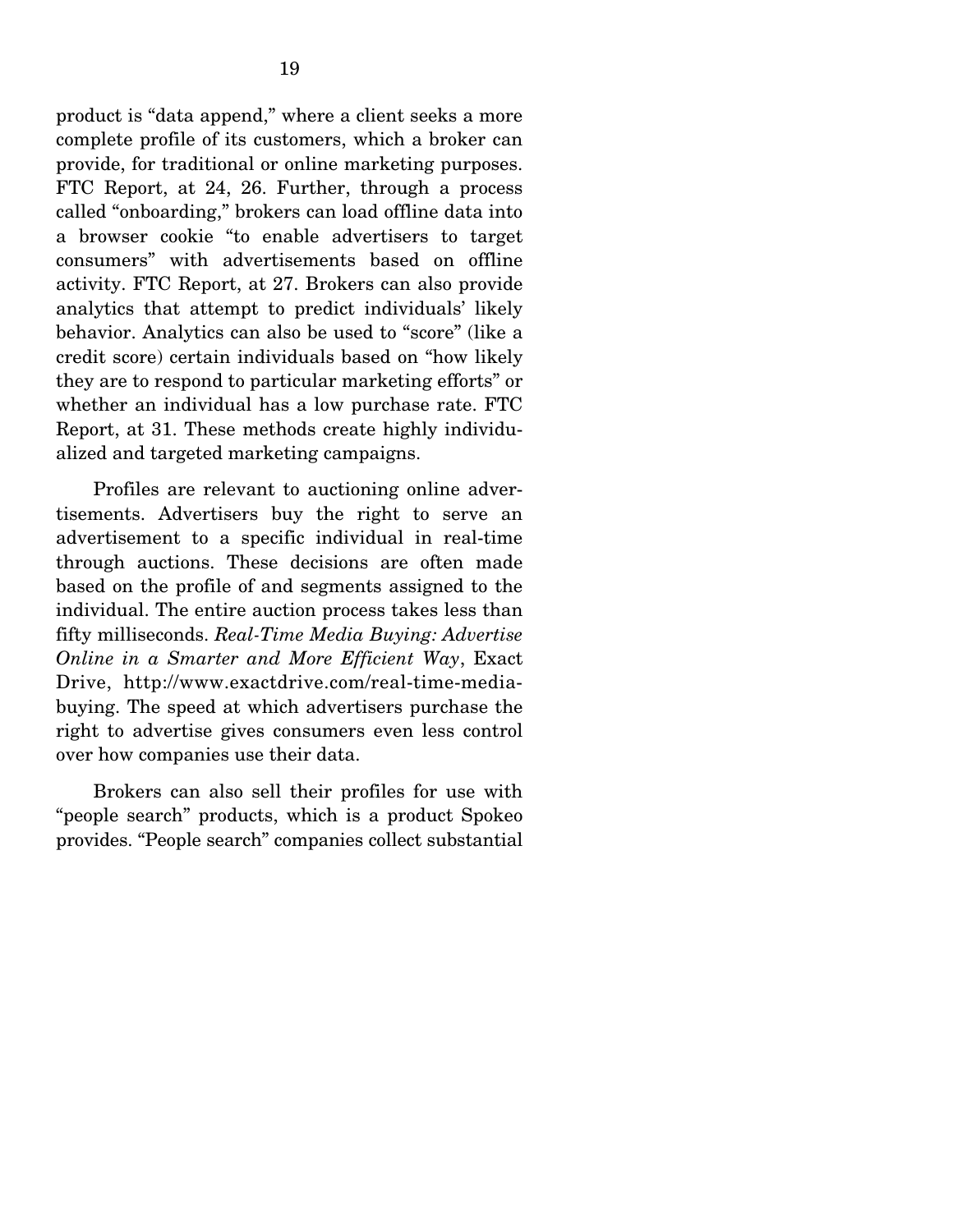personal information about individuals, such as social security number, marriage or divorce records, and employment history, from a variety of sources. Then, they release that information in compiled form online for anyone to see. FTC Report, at 34. People may visit these sites to find out information about their friends or relatives, or employers could use these databases to gain more information about applicants. Many "people search" services, including Spokeo, tell their users not to use their data for "purposes governed by the FCRA, including eligibility for employment, credit, insurance, housing, or similar purposes." FTC Report, at 35; *see also* Complaint at 5, *United States v. Spokeo, Inc*., No. CV12-05001-MMM-SH (C.D. Cal. June 7, 2012), https://www.ftc.gov/sites/default/files/ documents/cases/2012/06/120612spokeocmpt.pdf. However, as discussed below, those uses occur nonetheless, and a simple disclaimer is insufficient to avoid causing significant harm.

## **C. Individuals experience real harm when decisions are made about them based on inaccurate information.**

 In addition to the uses above, data are used in employment and advertising contexts. Further, these data can be used to engage in discrimination based on protected classes such as race. Because many companies use data to make sensitive and personal decisions, data must be accurate or else these individuals will experience substantial harm.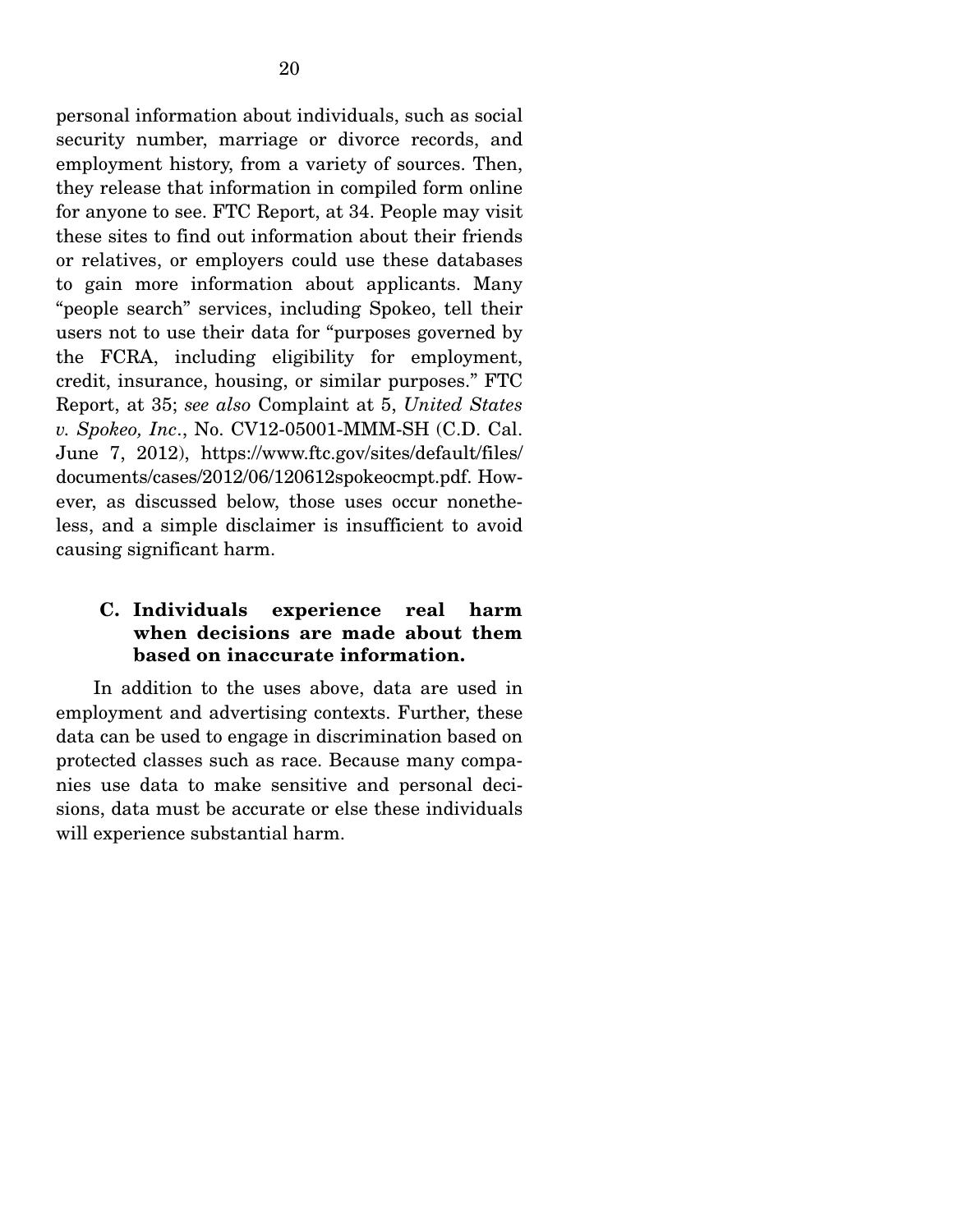**1. Employers use profiles, algorithms, and online sources to make hiring decisions, which can be based on inaccurate information and can harm individuals.** 

 Employers have increasingly relied on profiles, algorithms, and online sources in hiring. These services reduce costs in the hiring process and help employers gain insight into and information about applicants via automated screening. *E.g.*, Leigh Buchanan, *Unemployment Is Up. Why Is It So Hard to Find the Right Hires?*, Inc. (June 1, 2012), http://www.inc.com/leigh-buchanan/hiring-recruitingunemployment-wharton-peter-cappelli.html. However, these efforts can have unintended consequences for individuals seeking employment. For example, "[v]eterans have complained that they were automatically disqualified for civilian jobs because [algorithms] . . . didn't recognize the skills they learned in the military." Elizabeth Dwoskin, *How Social Bias Creeps Into Web Technology*, Wall St. J. (Aug. 21, 2015), http://www.wsj.com/article\_email/computersare-showing-their-biases-and-tech-firms-are-concerned-1440102894-lMyQjAxMTI1NzI3NjMyNjY2Wj. Further, "Carnegie Mellon University researchers examining Google's ad-targeting system recently found that male Web users were six times more likely than female users to be shown ads for high-paying jobs." *Id*. These decisions, made by algorithms, have significant effects on an individual's ability to obtain a job and may result in long term unemployment.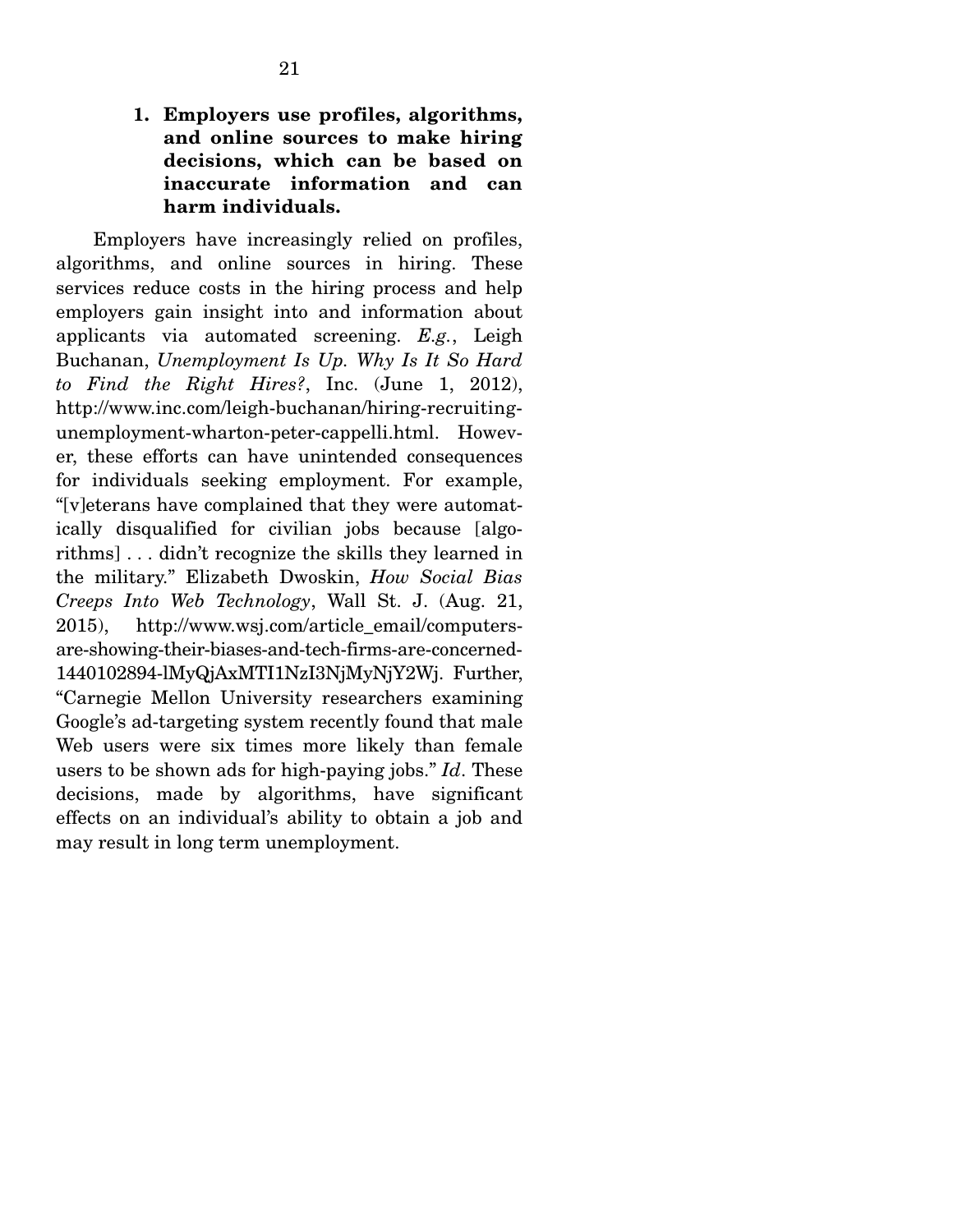Even if a human reviews data about an applicant, inaccurate data can still lead to adverse decisions that harm individuals. Employers rely on publicly available sources online and often obtain background checks and review credit reports. Alexander Reicher, *The Background of Our Being: Internet Background Checks in the Hiring Process*, 28 Berkeley Tech. L.J. 115, 118-20 (2013); Jeanne Sahadi, *Background Checks: What Employers Can Find Out About You*, CNN Money (Jan. 5, 2015), http://money. cnn.com/2015/01/05/pf/background-checks; Lea Shepard, *Seeking Solutions to Financial History Discrimination*, 46 Conn. L. Rev. 993, 1005 (Feb. 2014). Credit reports, in particular, are heavily relied upon. However,

[j]ob applicants with adverse credit histories – those that reflect collection actions, bankruptcies, or high debt-to-income ratios – are at a competitive disadvantage. Employers are prone to make a multitude of negative assumptions about such individuals: they are more likely to be irresponsible, more likely to commit fraud or theft on the job, more susceptible to bribery and blackmail, or more likely to be distracted by financial worries or collection activity.

Shepard, *supra*, at 996. Thus, "a job applicant would be wise to scrutinize his report in advance of an employer's formal vetting process to ensure that no information in the report is incomplete or inaccurate." *Id.* at 995. If there are errors on an individual's credit report, employers are likely to find out and may make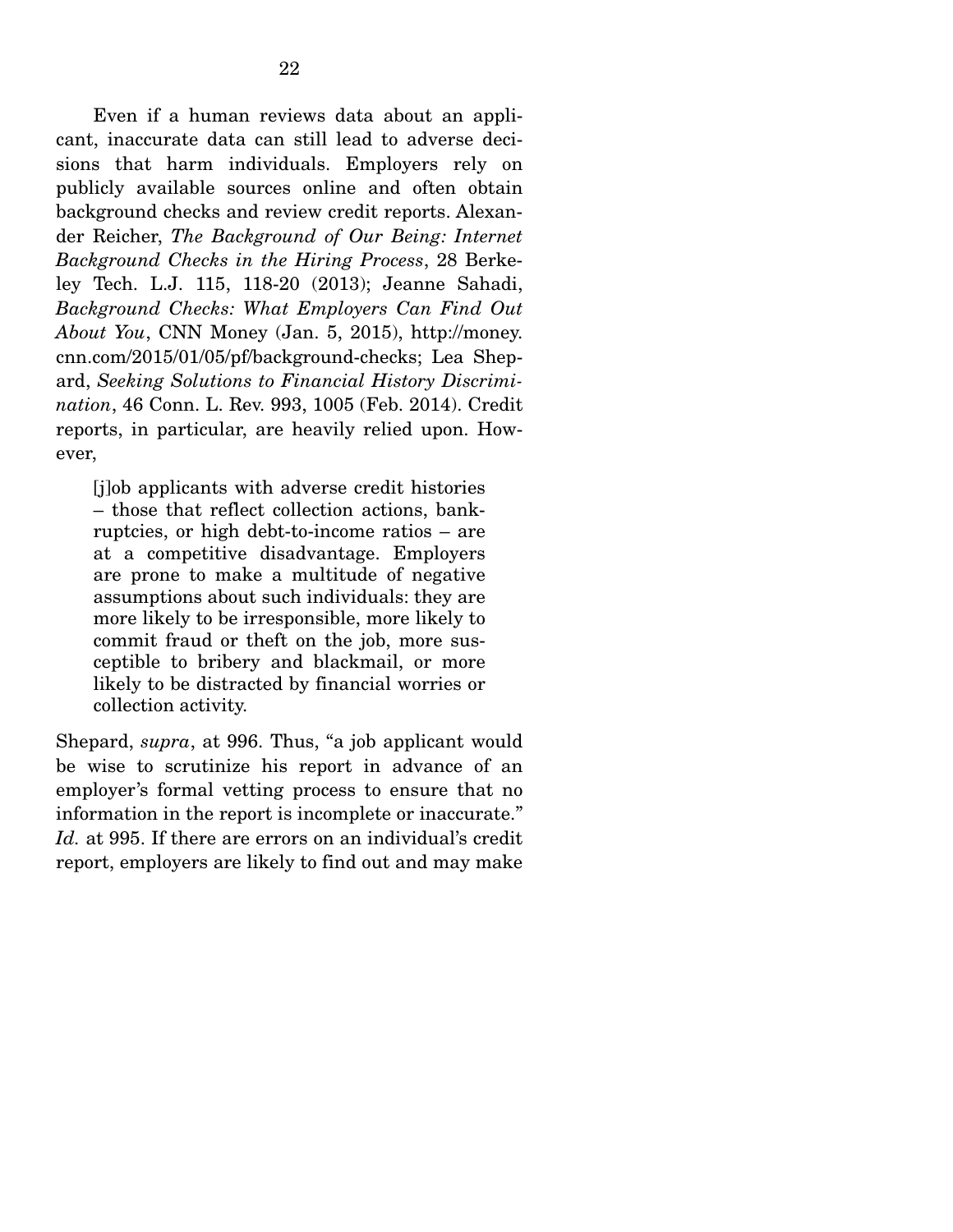negative inferences about the individual to his or her detriment. As discussed above, data stored in a broker's database is virtually inaccessible and individuals likely cannot access their profiles to correct any errors.

 Algorithmic discrimination based on protected classes likely occurs in employment. "[A]lgorithms can obscure discrimination," can "sort[ ] resumes according to fuzzy, non-transparent criteria," and may make "correlations between protected-class characteristics like race or sex, and the traits that predict employee success." Alex Rosenblat *et al*., *Networked Employment Discrimination*, Data & Society Research Inst., http://www.datasociety.net/pubs/fow/Employment Discrimination.pdf at 9. For example, discrimination can result by use of proxies – using data that is roughly correlated to race or gender. ZIP Codes can correlate to race, which means algorithms, or even humans, may discriminate based on race simply by removing certain ZIP Codes from their applicant pool. Katherine Noyes, *Will Big Data Help End Discrimination – or Make It Worse?*, Fortune (Jan. 15, 2015), http://fortune.com/2015/01/15/will-big-data-help-enddiscrimination-or-make-it-worse. Xerox used to filter its applicants for commute time which "could put applicants from minority neighborhoods at a disadvantage in the hiring process." Dwoskin, *supra*. These and similar filtering decisions, which may seem innocuous, could effectively filter out certain races or genders. If the algorithm or employer relies on inaccurate data about race, gender, disability, or even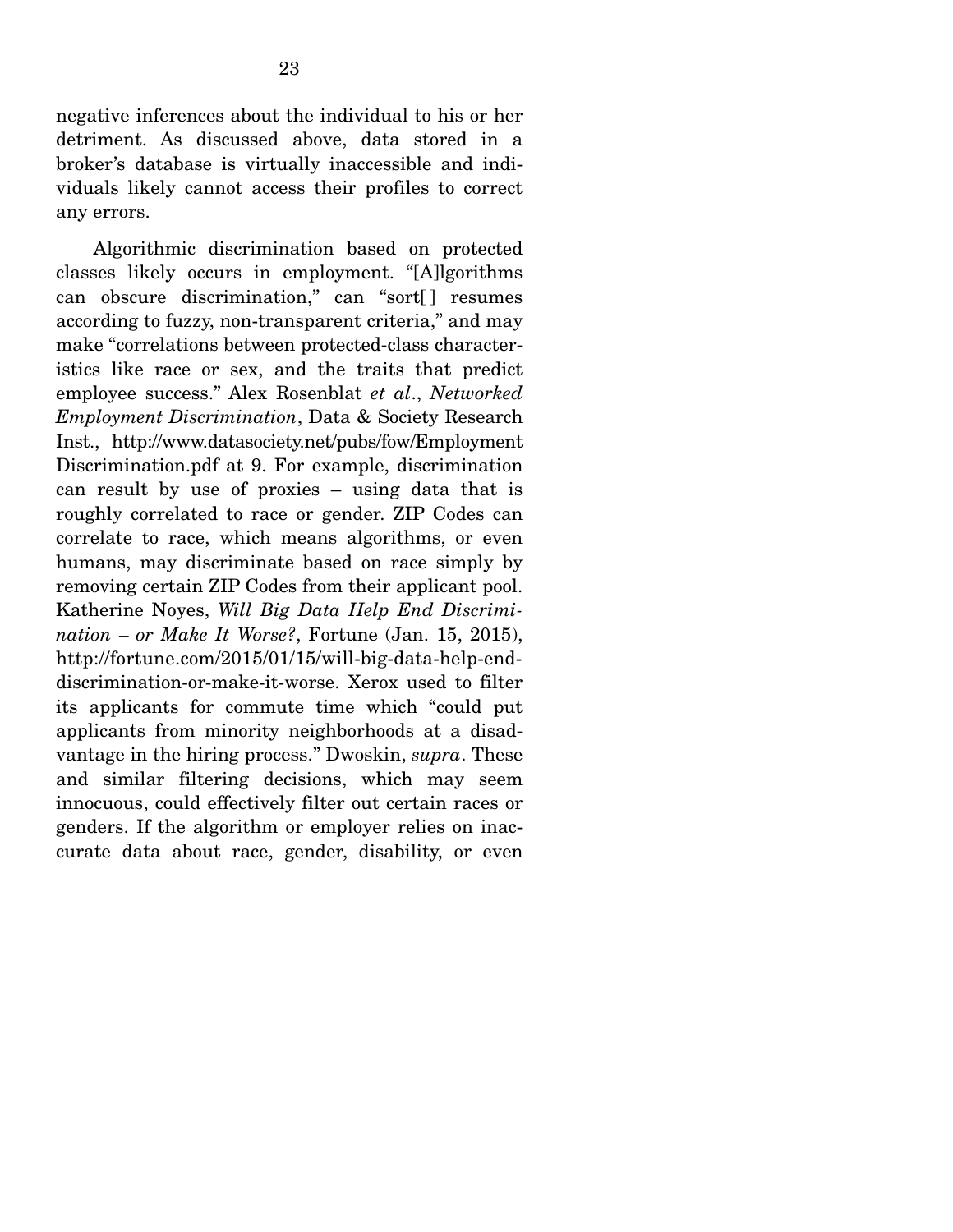proxies such as ZIP Code, the repercussions for that individual can be significant.

 Individuals experience harm when decisions about their employment are made based on inaccurate data. However, this is not the only context in which inaccurate data can be used to harm individuals.

## **2. Individuals experience harm by being targeted with ads based on race or similarly sensitive characteristics.**

 Brokers and the advertising industry are inextricably linked. As discussed above, brokers provide data to support targeted advertising and can help companies target consumers in countless ways. Many segments are specifically designed to target advertising to individuals based on traits and predicted behaviors. FTC Report, at 19. Targeting individuals based on inaccurate data, however, can significantly harm consumers.

 Advertising suffers from discrimination in data collection and use. Latanya Sweeney, a Harvard University Professor and former FTC Technologist, released a study in 2012 concluding that, while using Google AdSense and InstantCheckmate.com, searches for names typically associated with African-Americans were more likely to display ads with "arrest" in the text than searches for names typically associated with White people. Latanya Sweeney,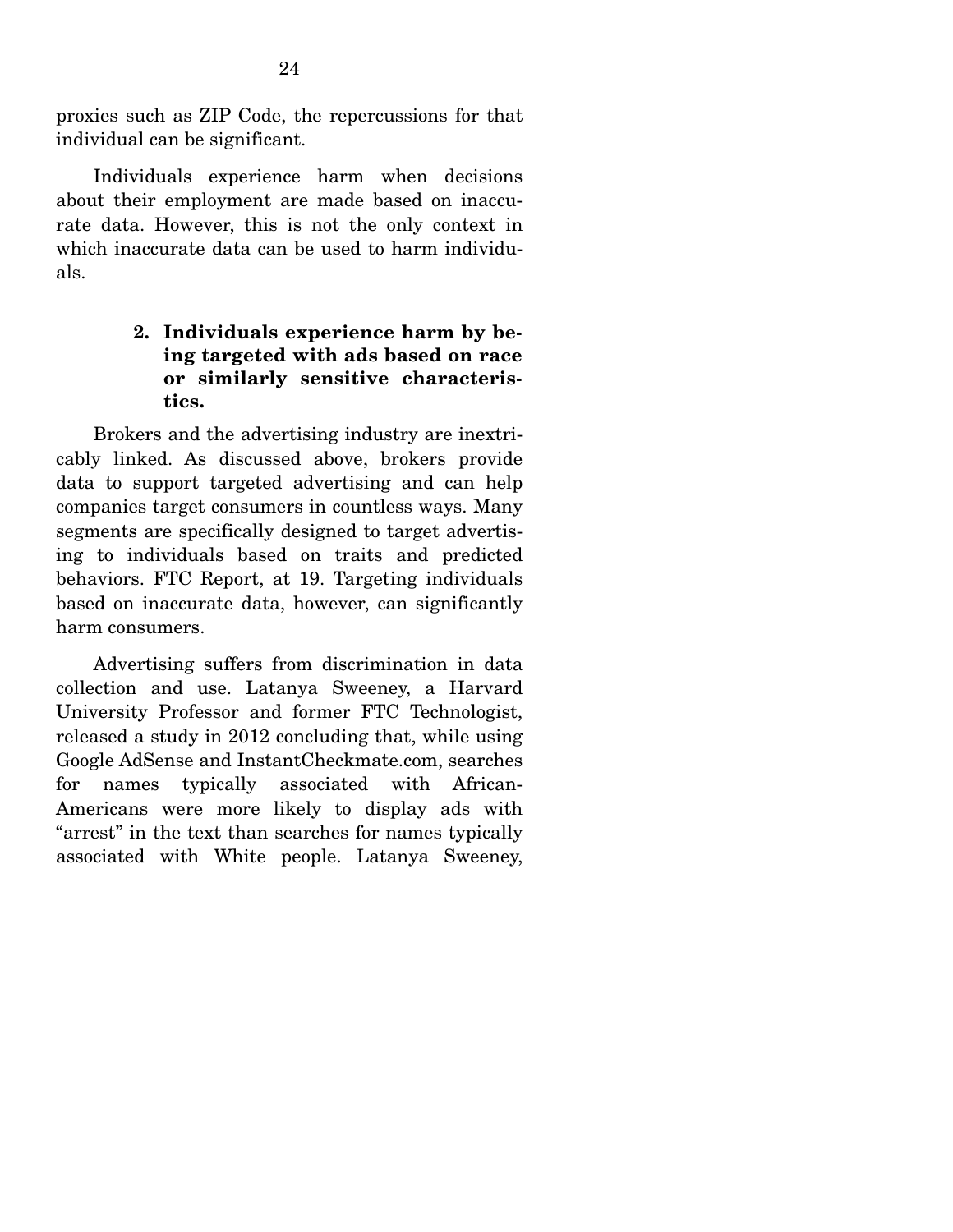*Discrimination in Online Ad Delivery*, Data Priv. Lab (Jan. 28, 2013), http://dataprivacylab.org/projects/ onlineads/1071-1.pdf, at 34. This study stands for the proposition that algorithms can reflect biases and inaccurate stereotypes that pervade society, and thus perpetuate them. The most obvious harm resulting from this algorithmic misstep is giving the likely false impression (to employers, friends, or anyone who Google-searches the name) that the individual has been arrested, which can automatically remove that individual from consideration for many benefits.

 Further, marketers harm consumers by targeting ads for less desirable products and services such as payday loans. Ed Mierzwinski & Jeff Chester, *Selling Consumers Not Lists: The New World of Digital Decision-Making and the Role of the Fair Credit Reporting Act*, 46 Suffolk L.Rev. 845, 849 (2013); Nathan Newman, Comments, *How Big Data Enables Economic Harm to Consumers, Especially to Low-Income and Other Vulnerable Sectors of the Population*, FTC Workshop, Big Data: A Tool for Inclusion or Exclusion?, https://www.ftc.gov/system/files/documents/ public\_comments/2014/08/00015-92370.pdf. For instance, an individual with a relatively low-income, or who may live in a particular low-income ZIP Code, may receive targeted advertisements for payday loans when that individual could otherwise qualify for more favorable terms. This may have serious consequences for the consumer because payday loans have extremely high interest rates and often target minorities and low-income households. Raúl Arce-Contreras, *A Word*